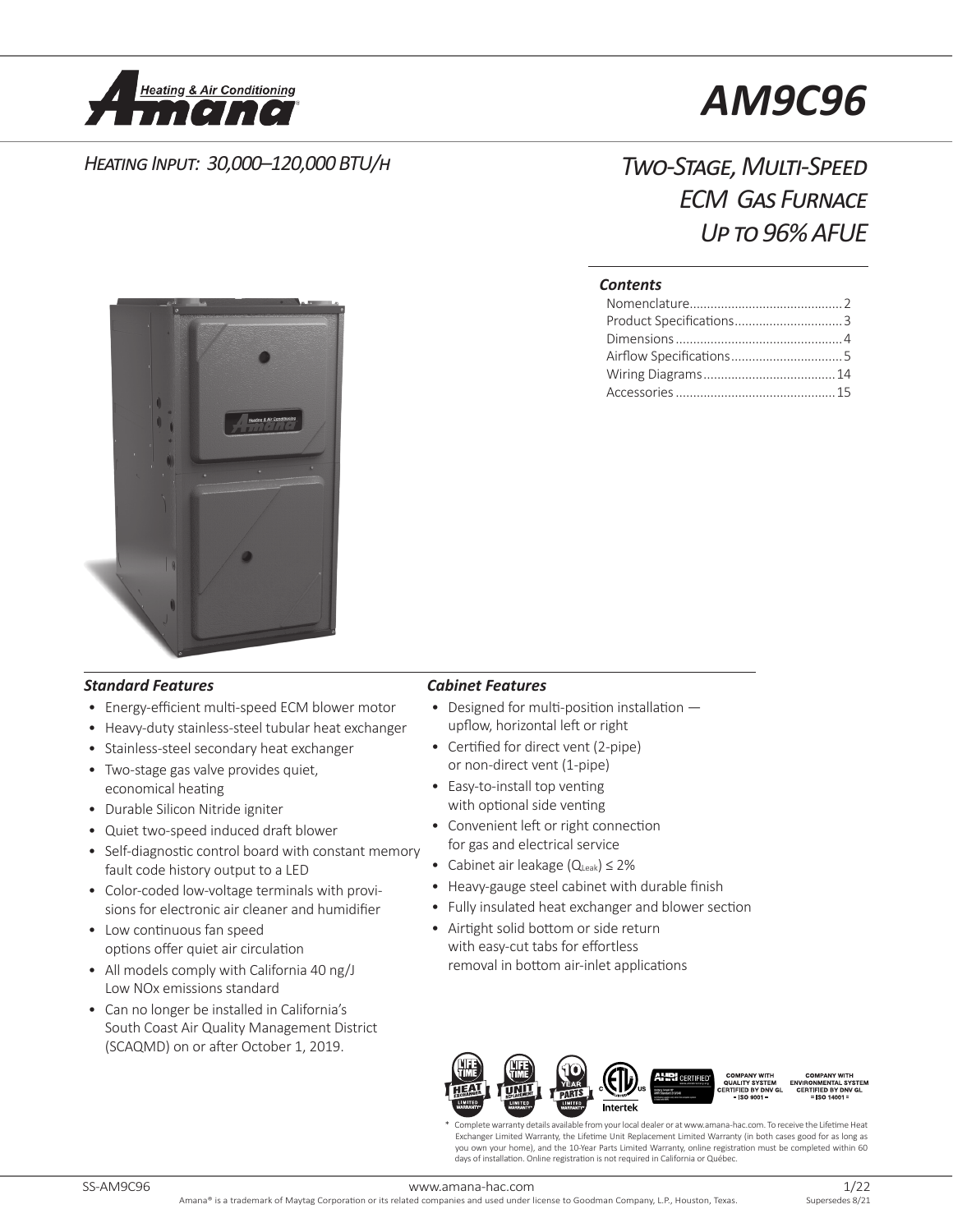|                            | A            | M              | 9              | c | 96  | 040   | 4  | c  | $\ast$           | $* *$      |                                                                  |
|----------------------------|--------------|----------------|----------------|---|-----|-------|----|----|------------------|------------|------------------------------------------------------------------|
|                            | $\mathbf{1}$ | $\overline{2}$ | $\overline{3}$ | 4 | 5,6 | 7,8,9 | 10 | 11 | 12               | 13,14      |                                                                  |
| <b>BRAND</b>               |              |                |                |   |     |       |    |    |                  |            | <b>ENGINEERING</b>                                               |
| A-Amana® Brand             |              |                |                |   |     |       |    |    |                  |            | Major/Minor Revisions<br>A - Initial Release<br>B - 1st Revision |
| <b>CONFIGURATION</b>       |              |                |                |   |     |       |    |    |                  |            | <b>NOX</b>                                                       |
| M- Upflow/Horizontal       |              |                |                |   |     |       |    |    |                  |            | $N = 540$ NG/J NOx                                               |
| C- Downflow/Horizontal     |              |                |                |   |     |       |    |    |                  |            | $X = 40$ NG/J NOx                                                |
| <b>MOTOR</b>               |              |                |                |   |     |       |    |    |                  |            | <b>CABINET WIDTH</b>                                             |
| 9 - Nine Speed ECM         |              |                |                |   |     |       |    |    |                  |            | $A - 14"$<br>$C - 21"$                                           |
|                            |              |                |                |   |     |       |    |    |                  |            | $D - 24\frac{1}{2}$<br>$B - 17\frac{1}{2}$                       |
| <b>GAS VALVE</b>           |              |                |                |   |     |       |    |    |                  |            | <b>MAXIMUM CFM</b>                                               |
| C-2 Stage                  |              |                |                |   |     |       |    |    |                  | 3-1200 CFM | 4-1600 CFM                                                       |
|                            |              |                |                |   |     |       |    |    |                  |            | 5-2000 CFM                                                       |
| <b>AFUE</b>                |              |                |                |   |     |       |    |    |                  |            | MBTU/H                                                           |
| 80-80% AFUE<br>92-92% AFUE |              |                |                |   |     |       |    |    | 030-30,000 BTU/h |            | 080-80,000 BTU/h                                                 |
| 96-96% AFUE<br>97-97% AFUE |              |                |                |   |     |       |    |    | 040-40,000 BTU/h |            | 100-100,000 BTU/h                                                |
|                            |              |                |                |   |     |       |    |    |                  |            |                                                                  |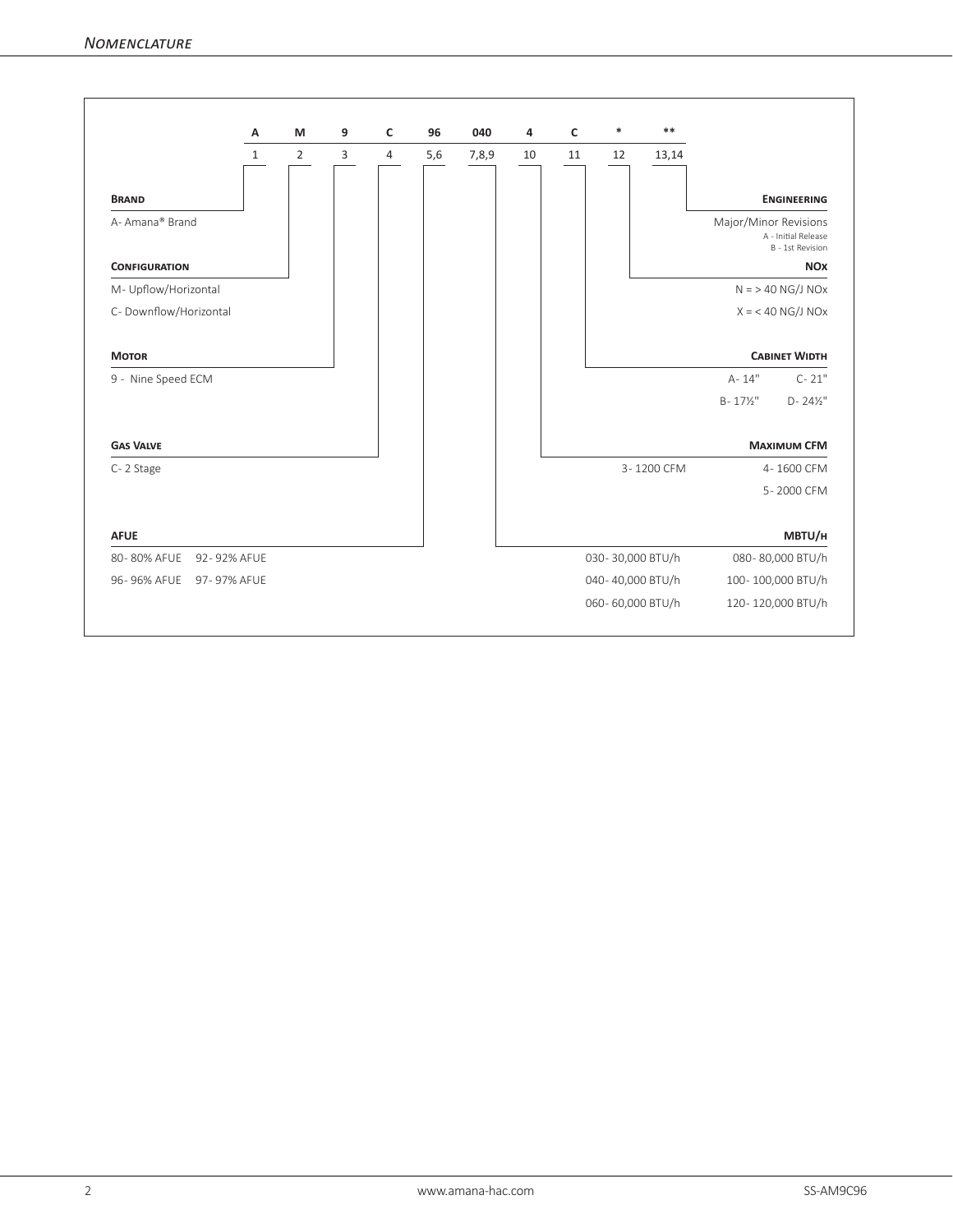|                                      | AM9C96<br>0303ANA                                       | <b>AM9C96</b>                                           | <b>AM9C96</b><br>0403ANA 0603ANA 0603BNA                | AM9C96                               | <b>AM9C96</b><br><b>0803BNA</b>      | <b>AM9C96</b>                        | <b>AM9C96</b>                        | <b>AM9C96</b><br>0804CNA 1004CNA 1005CNA 1205DNA               | <b>AM9C96</b>                                           |
|--------------------------------------|---------------------------------------------------------|---------------------------------------------------------|---------------------------------------------------------|--------------------------------------|--------------------------------------|--------------------------------------|--------------------------------------|----------------------------------------------------------------|---------------------------------------------------------|
| <b>HEATING DATA</b>                  |                                                         |                                                         |                                                         |                                      |                                      |                                      |                                      |                                                                |                                                         |
| High Fire Input <sup>1</sup>         | 30,000                                                  | 40,000                                                  | 60,000                                                  | 60,000                               | 80,000                               | 80,000                               | 100,000                              | 100,000                                                        | 120,000                                                 |
| High Fire Output <sup>1</sup>        | 28,800                                                  | 38,400                                                  | 57,600                                                  | 57,600                               | 76.800                               | 76.800                               | 96.000                               | 96,000                                                         | 115,200                                                 |
| Low-Fire Input <sup>1</sup>          | 21,000                                                  | 28,000                                                  | 42,000                                                  | 42,000                               | 56,000                               | 56,000                               | 70,000                               | 70,000                                                         | 84,000                                                  |
| Low-Fire Output <sup>1</sup>         | 20,160                                                  | 26,880                                                  | 40,320                                                  | 40,320                               | 53,760                               | 53,760                               | 67,200                               | 67,200                                                         | 80,640                                                  |
| AFUE <sup>2</sup>                    | 96                                                      | 96                                                      | 96                                                      | 96                                   | 96                                   | 96                                   | 96                                   | 96                                                             | 96                                                      |
| Temp. Rise Range (°F)                | $20 - 50$                                               | $20 - 50$                                               | $30 - 60$                                               | $35 - 65$                            | $35 - 65$                            | $25 - 55$                            | $35 - 65$                            | $35 - 65$                                                      | $35 - 65$                                               |
| Vent Diameter <sup>3</sup>           | $2" - 3"$                                               | $2" - 3"$                                               | $2" - 3"$                                               | $2" - 3"$                            | $2" - 3"$                            | $2" - 3"$                            | $2" - 3"$                            | $2" - 3"$                                                      | $2" - 3"$                                               |
| No. of Burners                       | 2                                                       | $\overline{2}$                                          | 3                                                       | 3                                    | $\overline{4}$                       | 4                                    | 5                                    | 5                                                              | 6                                                       |
| <b>CIRCULATOR BLOWER</b>             |                                                         |                                                         |                                                         |                                      |                                      |                                      |                                      |                                                                |                                                         |
| Available AC @ 0.5" ESP              | $1.5 - 2$                                               | $1.5 - 3$                                               | $1.5 - 3$                                               | $1.5 - 3$                            | $1.5 - 3$                            | $2.5 - 4$                            | $1.5 - 4$                            | $3 - 5$                                                        | $3 - 5$                                                 |
| Size $(D \times W)$                  | $11" \times 6"$                                         | $11''$ x 6"                                             | $11''$ x $6''$                                          | $11" \times 8"$                      | $11" \times 8"$                      | $11" \times 10"$                     | $11" \times 10"$                     | $11" \times 10"$                                               | $11" \times 11"$                                        |
| Horsepower @ 1075 RPM                | 1/2                                                     | 1/2                                                     | 1/2                                                     | 1/2                                  | 1/2                                  | 3/4                                  | $\mathbf{1}$                         | $\mathbf{1}$                                                   | $\mathbf{1}$                                            |
| Speed                                | 9                                                       | 9                                                       | 9                                                       | 9                                    | 9                                    | 9                                    | 9                                    | 9                                                              | 9                                                       |
| FILTER SIZE (IN <sup>2</sup> ) (QTY) | $(1)$ 16 x 25<br>(side) or<br>$(1)$ 14 x 25<br>(bottom) | $(1)$ 16 x 25<br>(side) or<br>$(1)$ 14 x 25<br>(bottom) | $(1)$ 16 x 25<br>(side) or<br>$(1)$ 14 x 25<br>(bottom) | $(1)$ 16 x 25<br>(side or<br>bottom) | $(1)$ 16 x 25<br>(side or<br>bottom) | $(1)$ 16 x 25<br>(side or<br>bottom) | $(1)$ 16 x 25<br>(side or<br>bottom) | $(1)$ 20 $\times$ 25<br>(bottom)<br>or (2) 16 x<br>$25$ (side) | $(1)$ 20 x 25<br>(bottom)<br>or (2) 16 x<br>$25$ (side) |
| <b>ELECTRICAL DATA</b>               |                                                         |                                                         |                                                         |                                      |                                      |                                      |                                      |                                                                |                                                         |
| Min. Circuit Ampacity <sup>4</sup>   | 8.6                                                     | 8.6                                                     | 8.6                                                     | 8                                    | 8                                    | 11.6                                 | 13.3                                 | 13.3                                                           | 13.3                                                    |
| Max. Overcurrent (amps) <sup>5</sup> | 15                                                      | 15                                                      | 15                                                      | 15                                   | 15                                   | 15                                   | 20                                   | 20                                                             | 20                                                      |
| <b>SHIPPING WEIGHT (LBS)</b>         | 106                                                     | 106                                                     | 110                                                     | 115                                  | 118                                  | 123                                  | 140                                  | 140                                                            | 154                                                     |

<sup>1</sup> Natural Gas BTU/h

<sup>2</sup> DOE AFUE based upon Isolated Combustion System (ICS)

<sup>3</sup> Installer must supply one or two PVC pipes: one for combustion air (optional) and one for the flue outlet (required). Vent pipe must be either 2" or 3" in diameter, depending upon furnace input, number of elbows, length of run and installation (1 or 2 pipes). The optional Combustion Air Pipe is dependent on installation/ code requirements and must be 2" or 3" diameter PVC.

<sup>4</sup> Minimum Circuit Ampacity = (1.25 x Circulator Blower Amps) + ID Blower amps. Wire size should be determined in accordance with National Electrical Codes. Extensive wire runs will require larger wire sizes.

Maximum Overcurrent Protection Device refers to maximum recommended fuse or circuit breaker size. May use fuses or HACR-type circuit breakers of the same size as noted.

#### **Notes**

• All furnaces are manufactured for use on 115 VAC, 60 Hz, single-phase electrical supply.

• Gas Service Connection ½" FPT

• Important: Size fuses and wires properly and make electrical connections in accordance with the National Electrical Code and/or all existing local codes.

• For bottom return: Failure to unfold flanges may reduce airflow by up to 18%. This could result in performance and noise issues.

• For servicing or cleaning, a 24" front clearance is required. Unit connections (electrical, flue and drain) may necessitate greater clearances than the minimum clearances listed above. In all cases, accessibility clearance must take precedence over clearances from the enclosure where accessibility clearances are greater.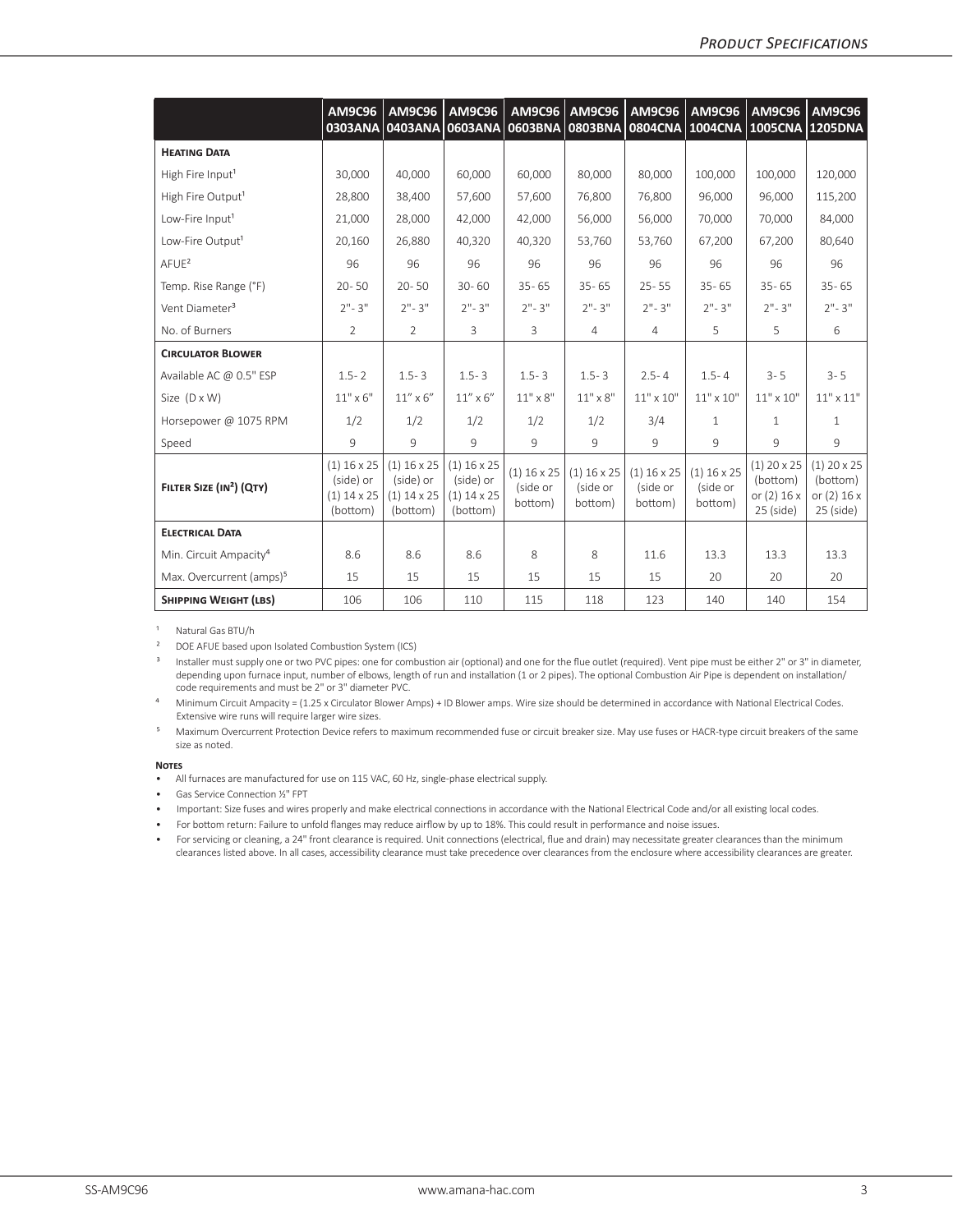

|               |                 | AIR.<br><b>DISCHARGE</b> |                   |                 | <b>AIR</b><br><b>RETURN</b> |
|---------------|-----------------|--------------------------|-------------------|-----------------|-----------------------------|
| <b>MODEL</b>  | A               | В                        | C                 | D               | E                           |
| AM9C960303ANA | 14"             | $12\frac{1}{2}$          | $10\frac{1}{2}$   | $8\frac{5}{8}$  | $10\%$ "                    |
| AM9C960403ANA | 14''            | $12\frac{1}{2}$          | $10\frac{1}{2}$   | $8\%$ "         | $10\%$ "                    |
| AM9C960603ANA | 14''            | $12\frac{1}{2}$          | $10\frac{1}{2}$   | $8\%$ "         | $10\%$ "                    |
| AM9C960603BNA | $17\frac{1}{2}$ | 16"                      | $13\%$ "          | $12\%$ "        | $13\%$ "                    |
| AM9C960803BNA | $17\frac{1}{2}$ | 16''                     | $13\%$ "          | $12\frac{1}{8}$ | $13\%$ "                    |
| AM9C960804CNA | 21"             | $19\%$ "                 | $17\frac{3}{8}$ " | 16"             | $17\frac{1}{2}$             |
| AM9C961004CNA | 21"             | $19\%$ "                 | $17\frac{3}{8}$ " | 16"             | $17\frac{1}{2}$             |
| AM9C961005CNA | 21"             | $19\%$ "                 | $17\frac{3}{8}$ " | 16"             | $17\frac{1}{2}$             |
| AM9C961205DNA | 24%             | 23"                      | $20\%$ "          | 19%"            | $20\%$ "                    |

#### *Minimum Clearances to Combustible Materials*

| <b>POSITION</b> | <b>SIDES</b> | <b>REAR</b> | <b>FRONT</b> | <b>BOTTOM</b> | <b>FLUE</b> | TOP         |
|-----------------|--------------|-------------|--------------|---------------|-------------|-------------|
| Upflow          | $\sim$       | $\sim$      | $\bigcap$    |               | $\sim$      | $-111$<br>÷ |
| Horizontal      |              | ωH          | $\bigcap$    |               | $\sim$      | 6"          |

C = If placed on combustible floor, the floor MUST be wood ONLY.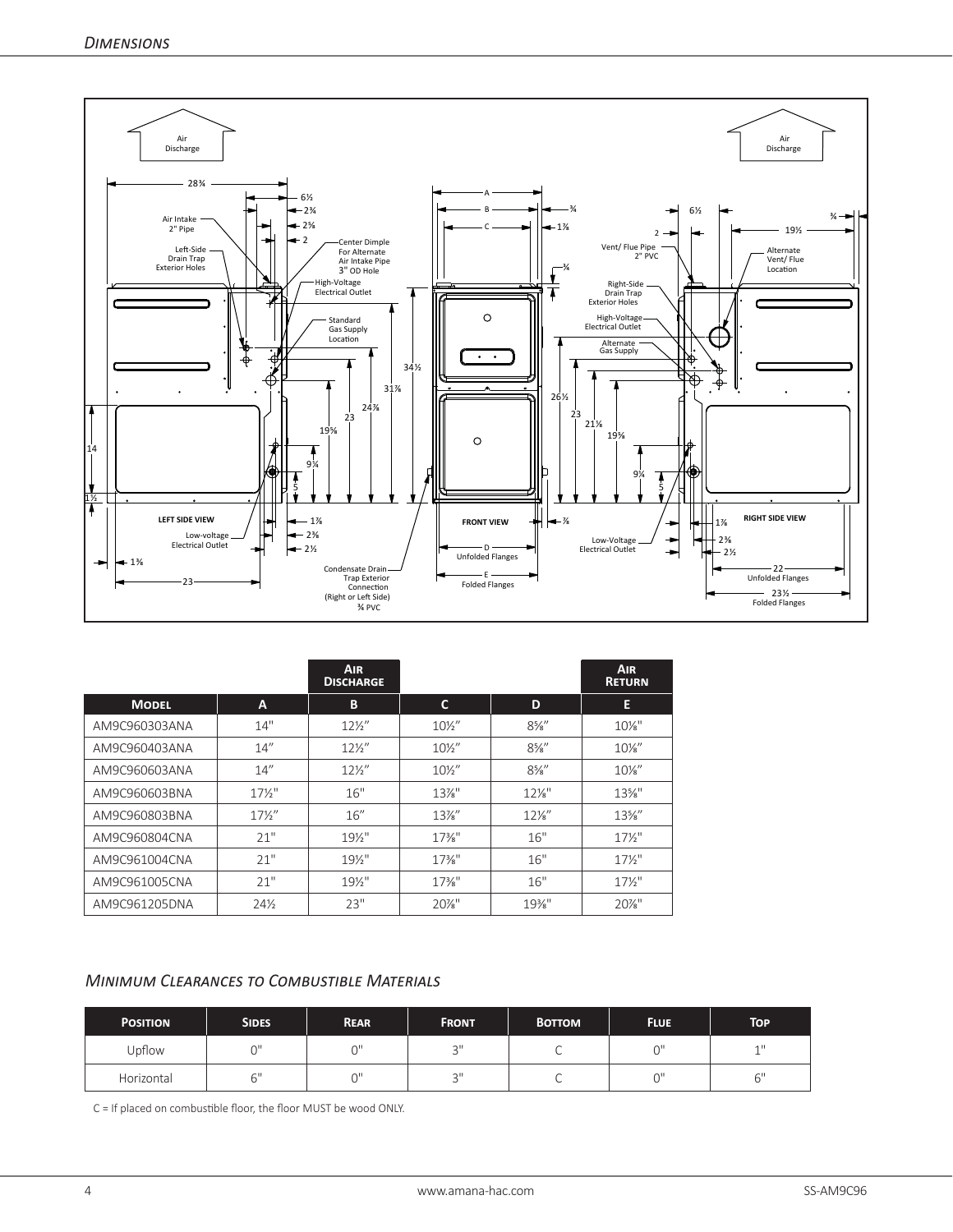| LOW STAGE COOLING AIFLOW |               |                  |            |            |            |            |                                                 |            |            |            |  |  |
|--------------------------|---------------|------------------|------------|------------|------------|------------|-------------------------------------------------|------------|------------|------------|--|--|
|                          | THER-         |                  |            |            |            |            | EXTERNAL STATIC PRESSURE, (INCHES WATER COLUMN) |            |            |            |  |  |
| <b>MODEL</b>             | <b>MOSTAT</b> | TAP#             | 0.1        | 0.2        | 0.3        | 0.4        | 0.5                                             | 0.6        | 0.7        | 0.8        |  |  |
|                          | <b>CALL</b>   |                  | <b>CFM</b> | <b>CFM</b> | <b>CFM</b> | <b>CFM</b> | <b>CFM</b>                                      | <b>CFM</b> | <b>CFM</b> | <b>CFM</b> |  |  |
|                          |               | FO1              | 753        | 708        | 663        | 616        | 568                                             | 513        | 470        | 423        |  |  |
|                          |               | F <sub>02</sub>  | 915        | 883        | 845        | 809        | 773                                             | 730        | 690        | 650        |  |  |
|                          |               | F <sub>0</sub> 3 | 529        | 518        | 461        | 394        | 343                                             | 288        | 223        | N/A        |  |  |
|                          |               | F04^             | 880        | 843        | 807        | 768        | 723                                             | 683        | 643        | 590        |  |  |
| *M9C96<br>0303AN         | Y/Y1          | F <sub>0</sub> 5 | 1055       | 1022       | 990        | 959        | 930                                             | 891        | 858        | 825        |  |  |
|                          |               | F06              | 1101       | 1072       | 1040       | 1010       | 980                                             | 949        | 918        | 881        |  |  |
|                          |               | F <sub>0</sub> 7 | 1190       | 1162       | 1134       | 1104       | 1077                                            | 1042       | 1013       | 982        |  |  |
|                          |               | F <sub>08</sub>  | 1183       | 1157       | 1130       | 1103       | 1077                                            | 1047       | 1018       | 988        |  |  |
|                          |               | F09              | 1229       | 1206       | 1178       | 1153       | 1128                                            | 1100       | 1070       | 1042       |  |  |
|                          |               | FO1              | 733        | 691        | 650        | 602        | 553                                             | 498        | 448        | 402        |  |  |
|                          |               | F <sub>02</sub>  | 1051       | 1024       | 996        | 966        | 935                                             | 907        | 868        | 836        |  |  |
|                          |               | F <sub>0</sub> 3 | 665        | 620        | 570        | 517        | 462                                             | 407        | 359        | 309        |  |  |
|                          |               | F04^             | 915        | 881        | 846        | 814        | 780                                             | 737        | 695        | 652        |  |  |
| *M9C96<br>0403AN         | Y/Y1          | F <sub>05</sub>  | 1138       | 1114       | 1092       | 1064       | 1035                                            | 1006       | 977        | 947        |  |  |
|                          |               | F06              | 887        | 855        | 823        | 790        | 751                                             | 705        | 666        | 608        |  |  |
|                          |               | F <sub>0</sub> 7 | 1189       | 1163       | 1138       | 1111       | 1085                                            | 1059       | 1032       | 1001       |  |  |
|                          |               | F <sub>08</sub>  | 1266       | 1243       | 1218       | 1197       | 1172                                            | 1148       | 1123       | 1099       |  |  |
|                          |               | F09              | 1342       | 1324       | 1305       | 1280       | 1263                                            | 1239       | 1216       | 1193       |  |  |
|                          |               | FO1              | 900        | 867        | 830        | 798        | 758                                             | 718        | 682        | 645        |  |  |
|                          | Y/Y1          | F <sub>02</sub>  | 1292       | 1272       | 1248       | 1227       | 1206                                            | 1184       | 1162       | 1137       |  |  |
|                          |               | F <sub>0</sub> 3 | 688        | 649        | 603        | 551        | 499                                             | 447        | 405        | 359        |  |  |
|                          |               | F04^             | 866        | 830        | 797        | 759        | 717                                             | 675        | 634        | 591        |  |  |
| *M9C96<br>0603AN         |               | F <sub>0</sub> 5 | 1223       | 1195       | 1176       | 1149       | 1124                                            | 1101       | 1074       | 1047       |  |  |
|                          |               | F06              | 1037       | 1004       | 975        | 950        | 921                                             | 886        | 853        | 823        |  |  |
|                          |               | F <sub>0</sub> 7 | 1079       | 1053       | 1025       | 1000       | 970                                             | 941        | 911        | 873        |  |  |
|                          |               | F <sub>08</sub>  | 1128       | 1099       | 1075       | 1050       | 1022                                            | 993        | 965        | 937        |  |  |
|                          |               | F09              | 1171       | 1148       | 1124       | 1096       | 1070                                            | 1045       | 1017       | 988        |  |  |
|                          |               | FO1              | 914        | 864        | 815        | 762        | 704                                             | 654        | 604        | 560        |  |  |
|                          |               | F <sub>02</sub>  | 1121       | 1083       | 1041       | 996        | 953                                             | 906        | 861        | 818        |  |  |
|                          |               | F <sub>0</sub> 3 | 758        | 696        | 636        | 572        | 512                                             | 460        | 412        | N/A        |  |  |
|                          |               | F04^             | 960        | 917        | 864        | 812        | 764                                             | 708        | 661        | 614        |  |  |
| *M9C96<br>0603BN         | Y/Y1          | F <sub>0</sub> 5 | 1164       | 1123       | 1084       | 1042       | 1003                                            | 960        | 920        | 871        |  |  |
|                          |               | F06              | 1219       | 1180       | 1141       | 1102       | 1062                                            | 1020       | 978        | 940        |  |  |
|                          |               | F <sub>07</sub>  | 1273       | 1240       | 1207       | 1171       | 1128                                            | 1089       | 1051       | 1012       |  |  |
|                          |               | F <sub>08</sub>  | 1307       | 1270       | 1235       | 1198       | 1160                                            | 1122       | 1083       | 1043       |  |  |
|                          |               | F <sub>09</sub>  | 1427       | 1390       | 1362       | 1327       | 1297                                            | 1260       | 1224       | 1193       |  |  |
|                          |               | FO1              | 1205       | 1169       | 1131       | 1091       | 1053                                            | 1014       | 974        | 934        |  |  |
|                          |               | FO <sub>2</sub>  | 1415       | 1385       | 1355       | 1322       | 1291                                            | 1255       | 1219       | 1186       |  |  |
|                          |               | F <sub>0</sub> 3 | 696        | 635        | 568        | 500        | 442                                             | 390        | 336        | 255        |  |  |
|                          |               | F04^             | 1152       | 1112       | 1076       | 1035       | 996                                             | 954        | 916        | 868        |  |  |
| *M9C96<br>0803BN         | Y/Y1          | F <sub>05</sub>  | 1321       | 1287       | 1251       | 1217       | 1181                                            | 1146       | 1112       | 1072       |  |  |
|                          |               | F06              | 901        | 851        | 801        | 746        | 690                                             | 638        | 587        | 543        |  |  |
|                          |               | F <sub>0</sub> 7 | 1112       | 1076       | 1032       | 992        | 949                                             | 905        | 858        | 819        |  |  |
|                          |               | F <sub>08</sub>  | 1290       | 1252       | 1215       | 1182       | 1143                                            | 1107       | 1071       | 1032       |  |  |
|                          |               | F <sub>09</sub>  | 1471       | 1440       | 1409       | 1377       | 1347                                            | 1314       | 1283       | 1247       |  |  |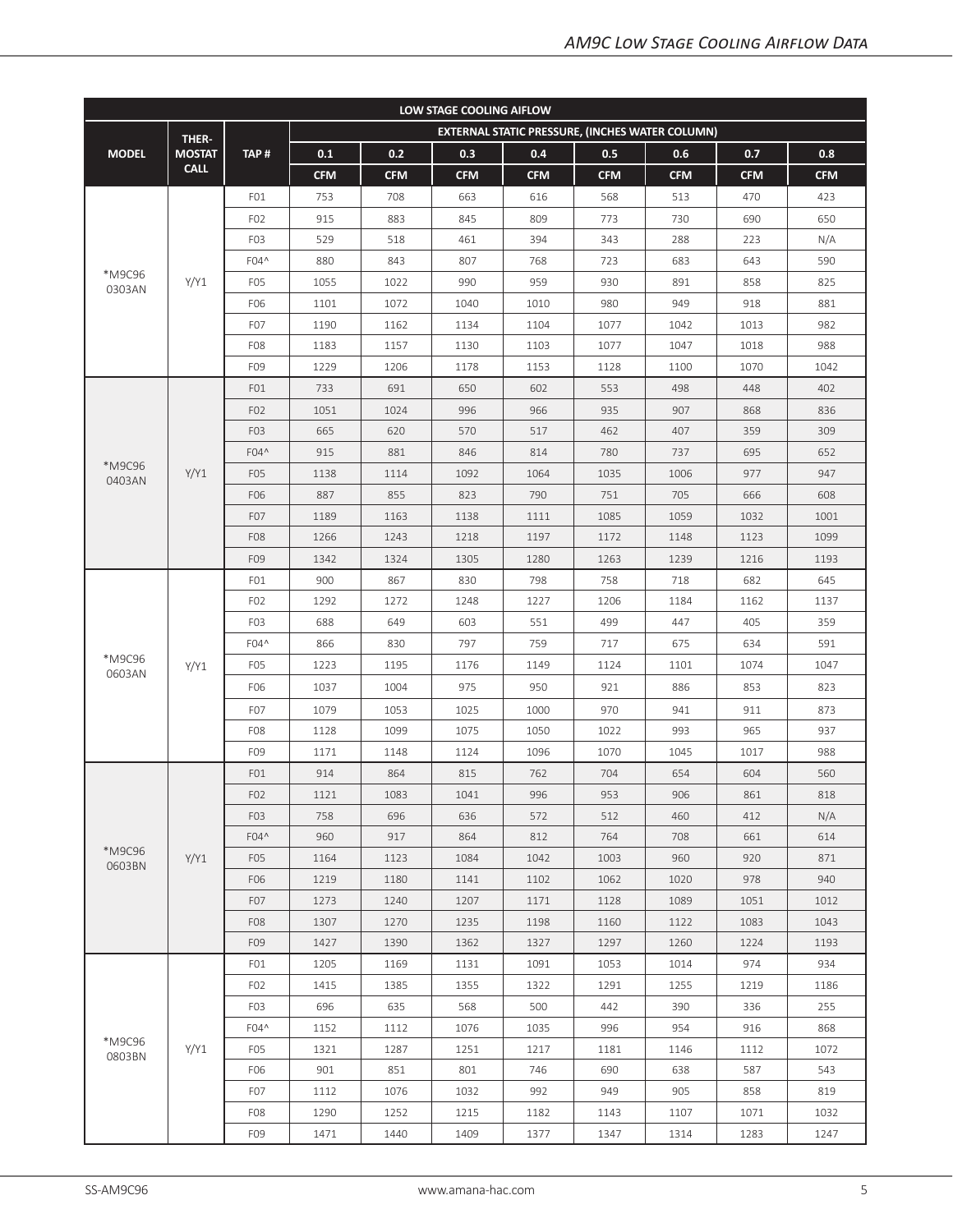| LOW STAGE COOLING AIFLOW |               |                  |            |            |            |            |                                                 |            |            |            |  |
|--------------------------|---------------|------------------|------------|------------|------------|------------|-------------------------------------------------|------------|------------|------------|--|
|                          | THER-         |                  |            |            |            |            | EXTERNAL STATIC PRESSURE, (INCHES WATER COLUMN) |            |            |            |  |
| <b>MODEL</b>             | <b>MOSTAT</b> | TAP#             | 0.1        | 0.2        | 0.3        | 0.4        | 0.5                                             | 0.6        | 0.7        | 0.8        |  |
|                          | <b>CALL</b>   |                  | <b>CFM</b> | <b>CFM</b> | <b>CFM</b> | <b>CFM</b> | <b>CFM</b>                                      | <b>CFM</b> | <b>CFM</b> | <b>CFM</b> |  |
|                          |               | FO1              | 1289       | 1234       | 1180       | 1122       | 1058                                            | 991        | 917        | 840        |  |
|                          |               | F <sub>02</sub>  | 1836       | 1784       | 1741       | 1703       | 1664                                            | 1628       | 1585       | 1537       |  |
|                          |               | F <sub>0</sub> 3 | 1297       | 1246       | 1199       | 1142       | 1083                                            | 1020       | 949        | 872        |  |
|                          |               | F04^             | 1194       | 1137       | 1079       | 1014       | 948                                             | 873        | 792        | 712        |  |
| *M9C96<br>0804CN         | Y/Y1          | F <sub>0</sub> 5 | 1748       | 1696       | 1650       | 1612       | 1574                                            | 1526       | 1478       | 1428       |  |
|                          |               | F06              | 1451       | 1399       | 1354       | 1309       | 1256                                            | 1200       | 1142       | 1077       |  |
|                          |               | F <sub>0</sub> 7 | 1587       | 1534       | 1489       | 1445       | 1406                                            | 1354       | 1298       | 1244       |  |
|                          |               | F <sub>08</sub>  | 1683       | 1633       | 1589       | 1546       | 1502                                            | 1460       | 1406       | 1355       |  |
|                          |               | F <sub>09</sub>  | 1919       | 1890       | 1846       | 1807       | 1771                                            | 1735       | 1694       | 1650       |  |
|                          |               | FO1              | 1475       | 1421       | 1369       | 1314       | 1260                                            | 1207       | 1152       | 1097       |  |
|                          |               | F <sub>02</sub>  | 1791       | 1741       | 1699       | 1652       | 1609                                            | 1561       | 1513       | 1465       |  |
|                          |               | F <sub>0</sub> 3 | 924        | 846        | 767        | 684        | 606                                             | 529        | 463        | 398        |  |
|                          |               | F04^             | 1259       | 1197       | 1138       | 1074       | 1015                                            | 947        | 885        | 821        |  |
| *M9C96<br>1004CN         | Y/Y1          | F <sub>05</sub>  | 1710       | 1660       | 1613       | 1583       | 1517                                            | 1470       | 1421       | 1374       |  |
|                          |               | F06              | 1592       | 1536       | 1486       | 1436       | 1383                                            | 1331       | 1281       | 1233       |  |
|                          |               | F <sub>0</sub> 7 | 1627       | 1574       | 1524       | 1474       | 1423                                            | 1370       | 1320       | 1271       |  |
|                          |               | F <sub>08</sub>  | 1921       | 1879       | 1840       | 1791       | 1751                                            | 1705       | 1656       | 1610       |  |
|                          |               | F09              | 2026       | 1981       | 1929       | 1901       | 1858                                            | 1819       | 1773       | 1733       |  |
|                          |               | FO1              | 1259       | 1197       | 1138       | 1074       | 1015                                            | 947        | 885        | 821        |  |
|                          |               | F <sub>02</sub>  | 1791       | 1741       | 1699       | 1652       | 1609                                            | 1561       | 1513       | 1465       |  |
|                          |               | F <sub>0</sub> 3 | 1176       | 1108       | 1044       | 980        | 913                                             | 845        | 779        | 718        |  |
|                          |               | F04^             | 1347       | 1286       | 1231       | 1172       | 1115                                            | 1055       | 995        | 933        |  |
| *M9C96<br>1005CN         | Y/Y1          | F <sub>0</sub> 5 | 1921       | 1879       | 1840       | 1791       | 1751                                            | 1705       | 1656       | 1610       |  |
|                          |               | F06              | 1446       | 1404       | 1335       | 1280       | 1226                                            | 1171       | 1117       | 1062       |  |
|                          |               | F <sub>0</sub> 7 | 1618       | 1567       | 1510       | 1460       | 1413                                            | 1364       | 1312       | 1262       |  |
|                          |               | F <sub>08</sub>  | 2009       | 1964       | 1918       | 1886       | 1852                                            | 1811       | 1759       | 1722       |  |
|                          |               | F09              | 2161       | 2122       | 2084       | 2048       | 2010                                            | 1973       | 1940       | 1914       |  |
|                          |               | FO <sub>1</sub>  | 1766       | 1712       | 1666       | 1612       | 1558                                            | 1506       | 1450       | 1395       |  |
|                          |               | F <sub>02</sub>  | 2205       | 2157       | 2110       | 2064       | 2021                                            | 1974       | 1925       | 1879       |  |
|                          |               | F <sub>0</sub> 3 | 1118       | 1035       | 952        | 860        | 750                                             | 663        | 590        | 519        |  |
|                          |               | F04^             | 1684       | 1620       | 1561       | 1499       | 1438                                            | 1378       | 1318       | 1259       |  |
| *M9C96<br>1205DN         | Y/Y1          | F <sub>05</sub>  | 2031       | 1981       | 1933       | 1901       | 1850                                            | 1799       | 1750       | 1702       |  |
|                          |               | F06              | 1220       | 1145       | 1070       | 995        | 952                                             | 907        | 811        | 725        |  |
|                          |               | F <sub>0</sub> 7 | 1357       | 1311       | 1243       | 1175       | 1107                                            | 1021       | 932        | 861        |  |
|                          |               | F <sub>08</sub>  | 1906       | 1877       | 1828       | 1778       | 1726                                            | 1674       | 1622       | 1568       |  |
|                          |               | F09              | 2454       | 2396       | 2347       | 2296       | 2250                                            | 2202       | 2157       | 2113       |  |

• ^ DEFAULT SPEED

• All furnaces ship as high speed for cooling. Installer must adjust blower speed as needed.

• For most jobs, about 400 CFM per ton when cooling is desirable.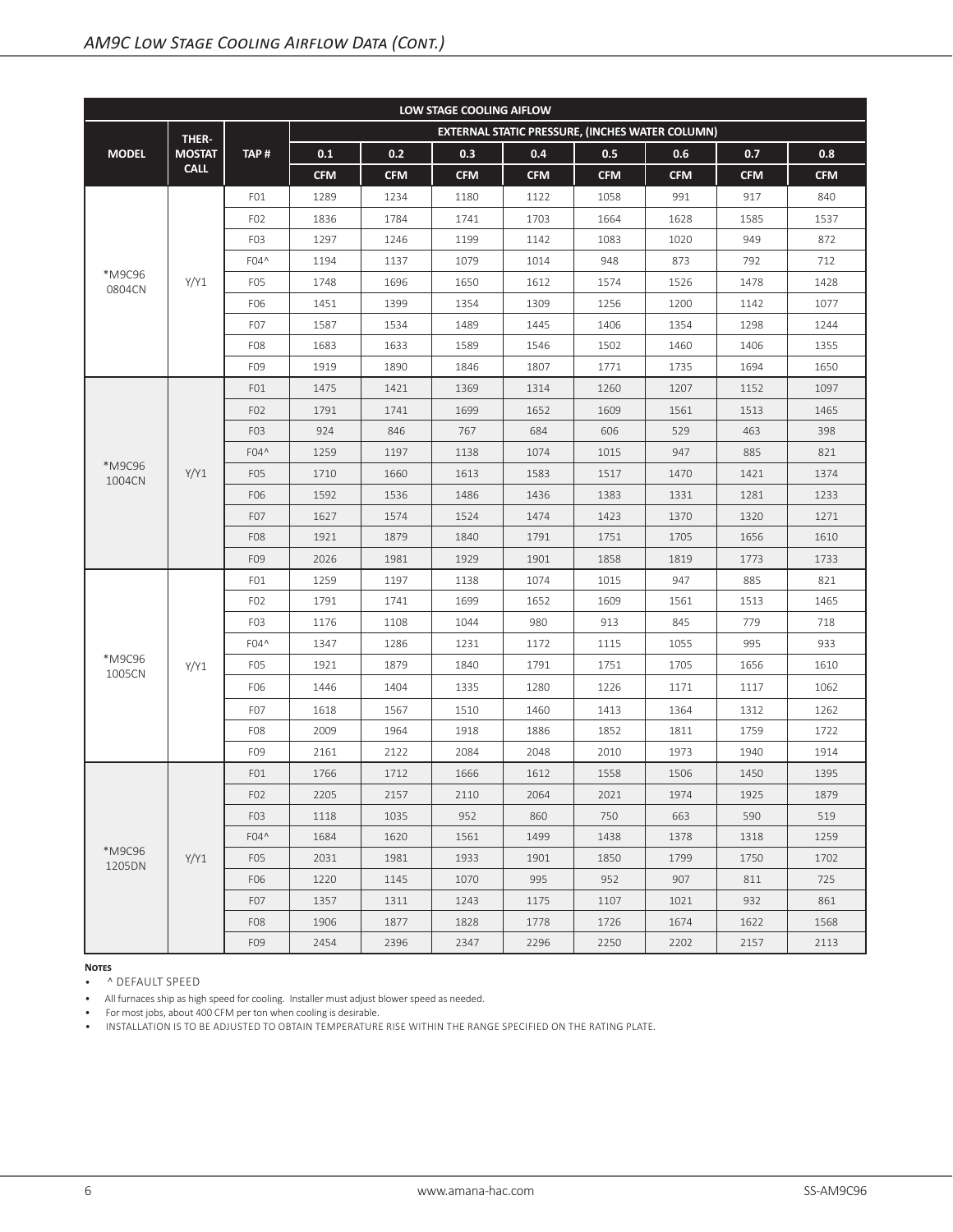| <b>HIGH STAGE COOLING AIFLOW</b> |                |                  |            |            |            |            |                                                        |            |            |            |  |
|----------------------------------|----------------|------------------|------------|------------|------------|------------|--------------------------------------------------------|------------|------------|------------|--|
|                                  | THER-          |                  |            |            |            |            | <b>EXTERNAL STATIC PRESSURE, (INCHES WATER COLUMN)</b> |            |            |            |  |
| <b>MODEL</b>                     | <b>MOSTAT</b>  | TAP#             | 0.1        | 0.2        | 0.3        | 0.4        | 0.5                                                    | 0.6        | 0.7        | 0.8        |  |
|                                  | <b>CALL</b>    |                  | <b>CFM</b> | <b>CFM</b> | <b>CFM</b> | <b>CFM</b> | <b>CFM</b>                                             | <b>CFM</b> | <b>CFM</b> | <b>CFM</b> |  |
|                                  |                | FO1              | 753        | 708        | 663        | 616        | 568                                                    | 513        | 470        | 423        |  |
|                                  |                | F <sub>02</sub>  | 915        | 883        | 845        | 809        | 773                                                    | 730        | 690        | 650        |  |
|                                  |                | F <sub>0</sub> 3 | 529        | 518        | 461        | 394        | 343                                                    | 288        | 223        | N/A        |  |
|                                  |                | F <sub>04</sub>  | 880        | 843        | 807        | 768        | 723                                                    | 683        | 643        | 590        |  |
| *M9C96<br>0303AN                 | Y2             | F05^             | 1055       | 1022       | 990        | 959        | 930                                                    | 891        | 858        | 825        |  |
|                                  |                | F06              | 1101       | 1072       | 1040       | 1010       | 980                                                    | 949        | 918        | 881        |  |
|                                  |                | F <sub>0</sub> 7 | 1190       | 1162       | 1134       | 1104       | 1077                                                   | 1042       | 1013       | 982        |  |
|                                  |                | F <sub>08</sub>  | 1183       | 1157       | 1130       | 1103       | 1077                                                   | 1047       | 1018       | 988        |  |
|                                  |                | F09              | 1229       | 1206       | 1178       | 1153       | 1128                                                   | 1100       | 1070       | 1042       |  |
|                                  |                | FO1              | 733        | 691        | 650        | 602        | 553                                                    | 498        | 448        | 402        |  |
|                                  |                | F <sub>02</sub>  | 1051       | 1024       | 996        | 966        | 935                                                    | 907        | 868        | 836        |  |
|                                  |                | F <sub>0</sub> 3 | 665        | 620        | 570        | 517        | 462                                                    | 407        | 359        | 309        |  |
|                                  |                | F <sub>04</sub>  | 915        | 881        | 846        | 814        | 780                                                    | 737        | 695        | 652        |  |
| *M9C96<br>0403AN                 | Y2             | F05^             | 1138       | 1114       | 1092       | 1064       | 1035                                                   | 1006       | 977        | 947        |  |
|                                  |                | F06              | 887        | 855        | 823        | 790        | 751                                                    | 705        | 666        | 608        |  |
|                                  |                | F <sub>0</sub> 7 | 1189       | 1163       | 1138       | 1111       | 1085                                                   | 1059       | 1032       | 1001       |  |
|                                  |                | F <sub>08</sub>  | 1266       | 1243       | 1218       | 1197       | 1172                                                   | 1148       | 1123       | 1099       |  |
|                                  |                | F09              | 1342       | 1324       | 1305       | 1280       | 1263                                                   | 1239       | 1216       | 1193       |  |
|                                  |                | FO1              | 900        | 867        | 830        | 798        | 758                                                    | 718        | 682        | 645        |  |
|                                  | Y <sub>2</sub> | F <sub>02</sub>  | 1292       | 1272       | 1248       | 1227       | 1206                                                   | 1184       | 1162       | 1137       |  |
|                                  |                | F <sub>0</sub> 3 | 688        | 649        | 603        | 551        | 499                                                    | 447        | 405        | 359        |  |
|                                  |                | F <sub>04</sub>  | 866        | 830        | 797        | 759        | 717                                                    | 675        | 634        | 591        |  |
| *M9C96<br>0603AN                 |                | F05^             | 1223       | 1195       | 1176       | 1149       | 1124                                                   | 1101       | 1074       | 1047       |  |
|                                  |                | F06              | 1037       | 1004       | 975        | 950        | 921                                                    | 886        | 853        | 823        |  |
|                                  |                | F <sub>0</sub> 7 | 1079       | 1053       | 1025       | 1000       | 970                                                    | 941        | 911        | 873        |  |
|                                  |                | F <sub>08</sub>  | 1128       | 1099       | 1075       | 1050       | 1022                                                   | 993        | 965        | 937        |  |
|                                  |                | F09              | 1171       | 1148       | 1124       | 1096       | 1070                                                   | 1045       | 1017       | 988        |  |
|                                  |                | FO1              | 914        | 864        | 815        | 762        | 704                                                    | 654        | 604        | 560        |  |
|                                  |                | F <sub>02</sub>  | 1121       | 1083       | 1041       | 996        | 953                                                    | 906        | 861        | 818        |  |
|                                  |                | F <sub>0</sub> 3 | 758        | 696        | 636        | 572        | 512                                                    | 460        | 412        | N/A        |  |
|                                  |                | F <sub>04</sub>  | 960        | 917        | 864        | 812        | 764                                                    | 708        | 661        | 614        |  |
| *M9C96<br>0603BN                 | <b>Y2</b>      | F05^             | 1164       | 1123       | 1084       | 1042       | 1003                                                   | 960        | 920        | 871        |  |
|                                  |                | F06              | 1219       | 1180       | 1141       | 1102       | 1062                                                   | 1020       | 978        | 940        |  |
|                                  |                | F <sub>0</sub> 7 | 1273       | 1240       | 1207       | 1171       | 1128                                                   | 1089       | 1051       | 1012       |  |
|                                  |                | F <sub>0</sub> 8 | 1307       | 1270       | 1235       | 1198       | 1160                                                   | 1122       | 1083       | 1043       |  |
|                                  |                | F <sub>09</sub>  | 1427       | 1390       | 1362       | 1327       | 1297                                                   | 1260       | 1224       | 1193       |  |
|                                  |                | FO1              | 1205       | 1169       | 1131       | 1091       | 1053                                                   | 1014       | 974        | 934        |  |
|                                  |                | F <sub>02</sub>  | 1415       | 1385       | 1355       | 1322       | 1291                                                   | 1255       | 1219       | 1186       |  |
|                                  |                | F <sub>0</sub> 3 | 696        | 635        | 568        | 500        | 442                                                    | 390        | 336        | 255        |  |
|                                  |                | F04              | 1152       | 1112       | 1076       | 1035       | 996                                                    | 954        | 916        | 868        |  |
| *M9C96<br>0803BN                 | Y <sub>2</sub> | F05^             | 1321       | 1287       | 1251       | 1217       | 1181                                                   | 1146       | 1112       | 1072       |  |
|                                  |                | F06              | 901        | 851        | 801        | 746        | 690                                                    | 638        | 587        | 543        |  |
|                                  |                | F <sub>0</sub> 7 | 1112       | 1076       | 1032       | 992        | 949                                                    | 905        | 858        | 819        |  |
|                                  |                | F <sub>08</sub>  | 1290       | 1252       | 1215       | 1182       | 1143                                                   | 1107       | 1071       | 1032       |  |
|                                  |                | F <sub>09</sub>  | 1471       | 1440       | 1409       | 1377       | 1347                                                   | 1314       | 1283       | 1247       |  |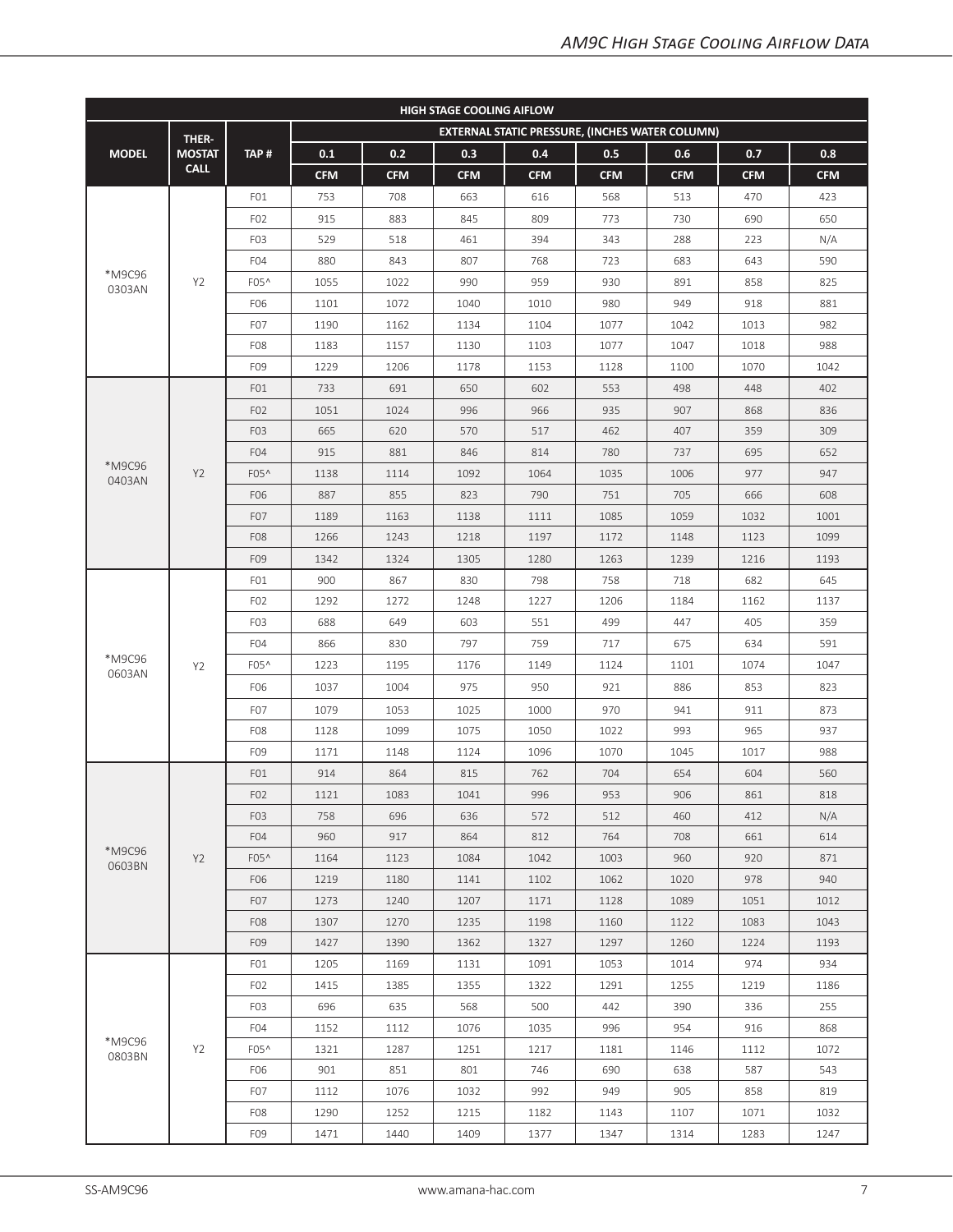| <b>HIGH STAGE COOLING AIFLOW</b> |                |                  |            |            |            |            |                                                 |            |            |            |  |
|----------------------------------|----------------|------------------|------------|------------|------------|------------|-------------------------------------------------|------------|------------|------------|--|
|                                  | THER-          |                  |            |            |            |            | EXTERNAL STATIC PRESSURE, (INCHES WATER COLUMN) |            |            |            |  |
| <b>MODEL</b>                     | <b>MOSTAT</b>  | TAP#             | 0.1        | 0.2        | 0.3        | 0.4        | 0.5                                             | 0.6        | 0.7        | 0.8        |  |
|                                  | <b>CALL</b>    |                  | <b>CFM</b> | <b>CFM</b> | <b>CFM</b> | <b>CFM</b> | <b>CFM</b>                                      | <b>CFM</b> | <b>CFM</b> | <b>CFM</b> |  |
|                                  |                | FO1              | 1289       | 1234       | 1180       | 1122       | 1058                                            | 991        | 917        | 840        |  |
|                                  |                | F <sub>02</sub>  | 1836       | 1784       | 1741       | 1703       | 1664                                            | 1628       | 1585       | 1537       |  |
|                                  |                | F <sub>0</sub> 3 | 1297       | 1246       | 1199       | 1142       | 1083                                            | 1020       | 949        | 872        |  |
|                                  |                | F <sub>04</sub>  | 1194       | 1137       | 1079       | 1014       | 948                                             | 873        | 792        | 712        |  |
| *M9C96<br>0804CN                 | Y2             | F05^             | 1748       | 1696       | 1650       | 1612       | 1574                                            | 1526       | 1478       | 1428       |  |
|                                  |                | F06              | 1451       | 1399       | 1354       | 1309       | 1256                                            | 1200       | 1142       | 1077       |  |
|                                  |                | F <sub>0</sub> 7 | 1587       | 1534       | 1489       | 1445       | 1406                                            | 1354       | 1298       | 1244       |  |
|                                  |                | F <sub>08</sub>  | 1683       | 1633       | 1589       | 1546       | 1502                                            | 1460       | 1406       | 1355       |  |
|                                  |                | F <sub>09</sub>  | 1919       | 1890       | 1846       | 1807       | 1771                                            | 1735       | 1694       | 1650       |  |
|                                  |                | FO1              | 1475       | 1421       | 1369       | 1314       | 1260                                            | 1207       | 1152       | 1097       |  |
|                                  |                | F <sub>02</sub>  | 1791       | 1741       | 1699       | 1652       | 1609                                            | 1561       | 1513       | 1465       |  |
|                                  |                | F <sub>0</sub> 3 | 924        | 846        | 767        | 684        | 606                                             | 529        | 463        | 398        |  |
|                                  |                | F <sub>04</sub>  | 1259       | 1197       | 1138       | 1074       | 1015                                            | 947        | 885        | 821        |  |
| *M9C96<br>1004CN                 | Y <sub>2</sub> | F05 <sup>^</sup> | 1710       | 1660       | 1613       | 1583       | 1517                                            | 1470       | 1421       | 1374       |  |
|                                  |                | F06              | 1592       | 1536       | 1486       | 1436       | 1383                                            | 1331       | 1281       | 1233       |  |
|                                  |                | F <sub>0</sub> 7 | 1627       | 1574       | 1524       | 1474       | 1423                                            | 1370       | 1320       | 1271       |  |
|                                  |                | F <sub>08</sub>  | 1921       | 1879       | 1840       | 1791       | 1751                                            | 1705       | 1656       | 1610       |  |
|                                  |                | F09              | 2026       | 1981       | 1929       | 1901       | 1858                                            | 1819       | 1773       | 1733       |  |
|                                  |                | FO1              | 1259       | 1197       | 1138       | 1074       | 1015                                            | 947        | 885        | 821        |  |
|                                  |                | F <sub>02</sub>  | 1791       | 1741       | 1699       | 1652       | 1609                                            | 1561       | 1513       | 1465       |  |
|                                  |                | F <sub>0</sub> 3 | 1176       | 1108       | 1044       | 980        | 913                                             | 845        | 779        | 718        |  |
|                                  |                | F <sub>04</sub>  | 1347       | 1286       | 1231       | 1172       | 1115                                            | 1055       | 995        | 933        |  |
| *M9C96<br>1005CN                 | Y2             | F05^             | 1921       | 1879       | 1840       | 1791       | 1751                                            | 1705       | 1656       | 1610       |  |
|                                  |                | F06              | 1446       | 1404       | 1335       | 1280       | 1226                                            | 1171       | 1117       | 1062       |  |
|                                  |                | F <sub>0</sub> 7 | 1618       | 1567       | 1510       | 1460       | 1413                                            | 1364       | 1312       | 1262       |  |
|                                  |                | F <sub>08</sub>  | 2009       | 1964       | 1918       | 1886       | 1852                                            | 1811       | 1759       | 1722       |  |
|                                  |                | F09              | 2161       | 2122       | 2084       | 2048       | 2010                                            | 1973       | 1940       | 1914       |  |
|                                  |                | FO <sub>1</sub>  | 1766       | 1712       | 1666       | 1612       | 1558                                            | 1506       | 1450       | 1395       |  |
|                                  |                | F <sub>02</sub>  | 2205       | 2157       | 2110       | 2064       | 2021                                            | 1974       | 1925       | 1879       |  |
|                                  |                | F <sub>0</sub> 3 | 1118       | 1035       | 952        | 860        | 750                                             | 663        | 590        | 519        |  |
|                                  |                | F <sub>04</sub>  | 1684       | 1620       | 1561       | 1499       | 1438                                            | 1378       | 1318       | 1259       |  |
| *M9C96<br>1205DN                 | Y <sub>2</sub> | $F05^$           | 2031       | 1981       | 1933       | 1901       | 1850                                            | 1799       | 1750       | 1702       |  |
|                                  |                | F06              | 1220       | 1145       | 1070       | 995        | 952                                             | 907        | 811        | 725        |  |
|                                  |                | F <sub>07</sub>  | 1357       | 1311       | 1243       | 1175       | 1107                                            | 1021       | 932        | 861        |  |
|                                  |                | F <sub>08</sub>  | 1906       | 1877       | 1828       | 1778       | 1726                                            | 1674       | 1622       | 1568       |  |
|                                  |                | F09              | 2454       | 2396       | 2347       | 2296       | 2250                                            | 2202       | 2157       | 2113       |  |

• ^ DEFAULT SPEED

• All furnaces ship as high speed for cooling. Installer must adjust blower speed as needed.

• For most jobs, about 400 CFM per ton when cooling is desirable.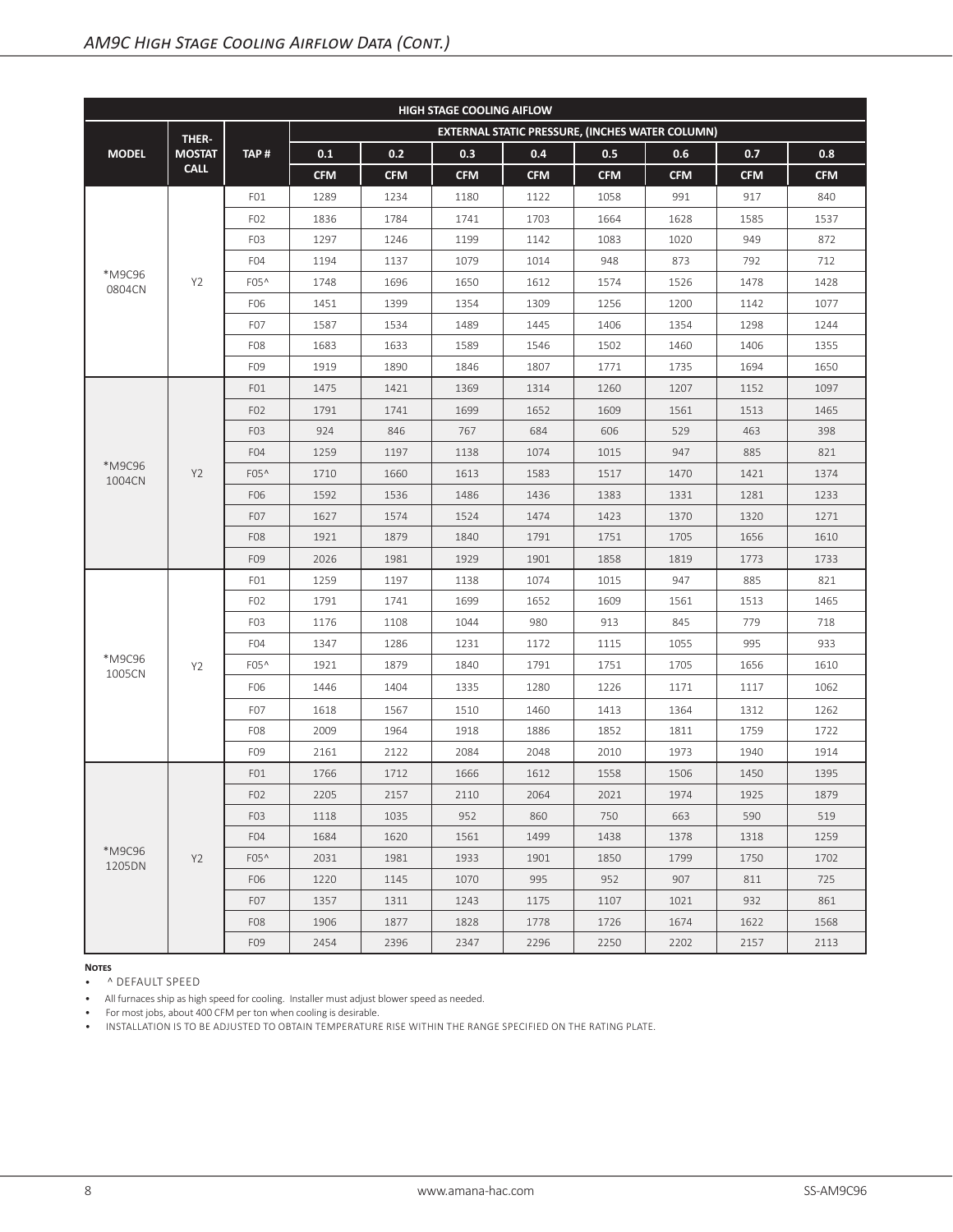| <b>CIRCULATION AIFLOW</b> |               |                  |            |            |            |            |                                                 |            |            |            |  |
|---------------------------|---------------|------------------|------------|------------|------------|------------|-------------------------------------------------|------------|------------|------------|--|
|                           | THER-         |                  |            |            |            |            | EXTERNAL STATIC PRESSURE, (INCHES WATER COLUMN) |            |            |            |  |
| <b>MODEL</b>              | <b>MOSTAT</b> | TAP#             | 0.1        | 0.2        | 0.3        | 0.4        | 0.5                                             | 0.6        | 0.7        | 0.8        |  |
|                           | <b>CALL</b>   |                  | <b>CFM</b> | <b>CFM</b> | <b>CFM</b> | <b>CFM</b> | <b>CFM</b>                                      | <b>CFM</b> | <b>CFM</b> | <b>CFM</b> |  |
|                           |               | FO1              | 753        | 708        | 663        | 616        | 568                                             | 513        | 470        | 423        |  |
|                           |               | F <sub>02</sub>  | 915        | 883        | 845        | 809        | 773                                             | 730        | 690        | 650        |  |
|                           |               | F <sub>0</sub> 3 | 529        | 518        | 461        | 394        | 343                                             | 288        | 223        | N/A        |  |
|                           |               | F <sub>04</sub>  | 880        | 843        | 807        | 768        | 723                                             | 683        | 643        | 590        |  |
| *M9C96<br>0303AN          | G             | F <sub>0</sub> 5 | 1055       | 1022       | 990        | 959        | 930                                             | 891        | 858        | 825        |  |
|                           |               | F06              | 1101       | 1072       | 1040       | 1010       | 980                                             | 949        | 918        | 881        |  |
|                           |               | F <sub>0</sub> 7 | 1190       | 1162       | 1134       | 1104       | 1077                                            | 1042       | 1013       | 982        |  |
|                           |               | F <sub>08</sub>  | 1183       | 1157       | 1130       | 1103       | 1077                                            | 1047       | 1018       | 988        |  |
|                           |               | F09              | 1229       | 1206       | 1178       | 1153       | 1128                                            | 1100       | 1070       | 1042       |  |
|                           |               | FO1              | 733        | 691        | 650        | 602        | 553                                             | 498        | 448        | 402        |  |
|                           |               | F <sub>02</sub>  | 1051       | 1024       | 996        | 966        | 935                                             | 907        | 868        | 836        |  |
|                           |               | F <sub>0</sub> 3 | 665        | 620        | 570        | 517        | 462                                             | 407        | 359        | 309        |  |
|                           |               | F <sub>04</sub>  | 915        | 881        | 846        | 814        | 780                                             | 737        | 695        | 652        |  |
| *M9C96<br>0403AN          | G             | F <sub>05</sub>  | 1138       | 1114       | 1092       | 1064       | 1035                                            | 1006       | 977        | 947        |  |
|                           |               | F06              | 887        | 855        | 823        | 790        | 751                                             | 705        | 666        | 608        |  |
|                           |               | F <sub>0</sub> 7 | 1189       | 1163       | 1138       | 1111       | 1085                                            | 1059       | 1032       | 1001       |  |
|                           |               | F <sub>08</sub>  | 1266       | 1243       | 1218       | 1197       | 1172                                            | 1148       | 1123       | 1099       |  |
|                           |               | F09              | 1342       | 1324       | 1305       | 1280       | 1263                                            | 1239       | 1216       | 1193       |  |
|                           |               | FO1              | 900        | 867        | 830        | 798        | 758                                             | 718        | 682        | 645        |  |
|                           | G             | F <sub>02</sub>  | 1292       | 1272       | 1248       | 1227       | 1206                                            | 1184       | 1162       | 1137       |  |
|                           |               | F <sub>0</sub> 3 | 688        | 649        | 603        | 551        | 499                                             | 447        | 405        | 359        |  |
|                           |               | F <sub>04</sub>  | 866        | 830        | 797        | 759        | 717                                             | 675        | 634        | 591        |  |
| *M9C96<br>0603AN          |               | F <sub>0</sub> 5 | 1223       | 1195       | 1176       | 1149       | 1124                                            | 1101       | 1074       | 1047       |  |
|                           |               | F06              | 1037       | 1004       | 975        | 950        | 921                                             | 886        | 853        | 823        |  |
|                           |               | F <sub>0</sub> 7 | 1079       | 1053       | 1025       | 1000       | 970                                             | 941        | 911        | 873        |  |
|                           |               | F <sub>08</sub>  | 1128       | 1099       | 1075       | 1050       | 1022                                            | 993        | 965        | 937        |  |
|                           |               | F09              | 1171       | 1148       | 1124       | 1096       | 1070                                            | 1045       | 1017       | 988        |  |
|                           |               | FO1              | 914        | 864        | 815        | 762        | 704                                             | 654        | 604        | 560        |  |
|                           |               | F <sub>02</sub>  | 1121       | 1083       | 1041       | 996        | 953                                             | 906        | 861        | 818        |  |
|                           |               | F <sub>0</sub> 3 | 758        | 696        | 636        | 572        | 512                                             | 460        | 412        | N/A        |  |
|                           |               | F <sub>04</sub>  | 960        | 917        | 864        | 812        | 764                                             | 708        | 661        | 614        |  |
| *M9C96                    | G             | F <sub>05</sub>  | 1164       | 1123       | 1084       | 1042       | 1003                                            | 960        | 920        | 871        |  |
| 0603BN                    |               | F06              | 1219       | 1180       | 1141       | 1102       | 1062                                            | 1020       | 978        | 940        |  |
|                           |               | F <sub>0</sub> 7 | 1273       | 1240       | 1207       | 1171       | 1128                                            | 1089       | 1051       | 1012       |  |
|                           |               | F <sub>0</sub> 8 | 1307       | 1270       | 1235       | 1198       | 1160                                            | 1122       | 1083       | 1043       |  |
|                           |               | F09              | 1427       | 1390       | 1362       | 1327       | 1297                                            | 1260       | 1224       | 1193       |  |
|                           |               | FO1              | 1205       | 1169       | 1131       | 1091       | 1053                                            | 1014       | 974        | 934        |  |
|                           |               | F <sub>02</sub>  | 1415       | 1385       | 1355       | 1322       | 1291                                            | 1255       | 1219       | 1186       |  |
|                           |               | F <sub>0</sub> 3 | 696        | 635        | 568        | 500        | 442                                             | 390        | 336        | 255        |  |
|                           |               | F <sub>04</sub>  | 1152       | 1112       | 1076       | 1035       | 996                                             | 954        | 916        | 868        |  |
| *M9C96<br>0803BN          | G             | F <sub>0</sub> 5 | 1321       | 1287       | 1251       | 1217       | 1181                                            | 1146       | 1112       | 1072       |  |
|                           |               | F06              | 901        | 851        | 801        | 746        | 690                                             | 638        | 587        | 543        |  |
|                           |               | F <sub>0</sub> 7 | 1112       | 1076       | 1032       | 992        | 949                                             | 905        | 858        | 819        |  |
|                           |               | F <sub>08</sub>  | 1290       | 1252       | 1215       | 1182       | 1143                                            | 1107       | 1071       | 1032       |  |
|                           |               | F09              | 1471       | 1440       | 1409       | 1377       | 1347                                            | 1314       | 1283       | 1247       |  |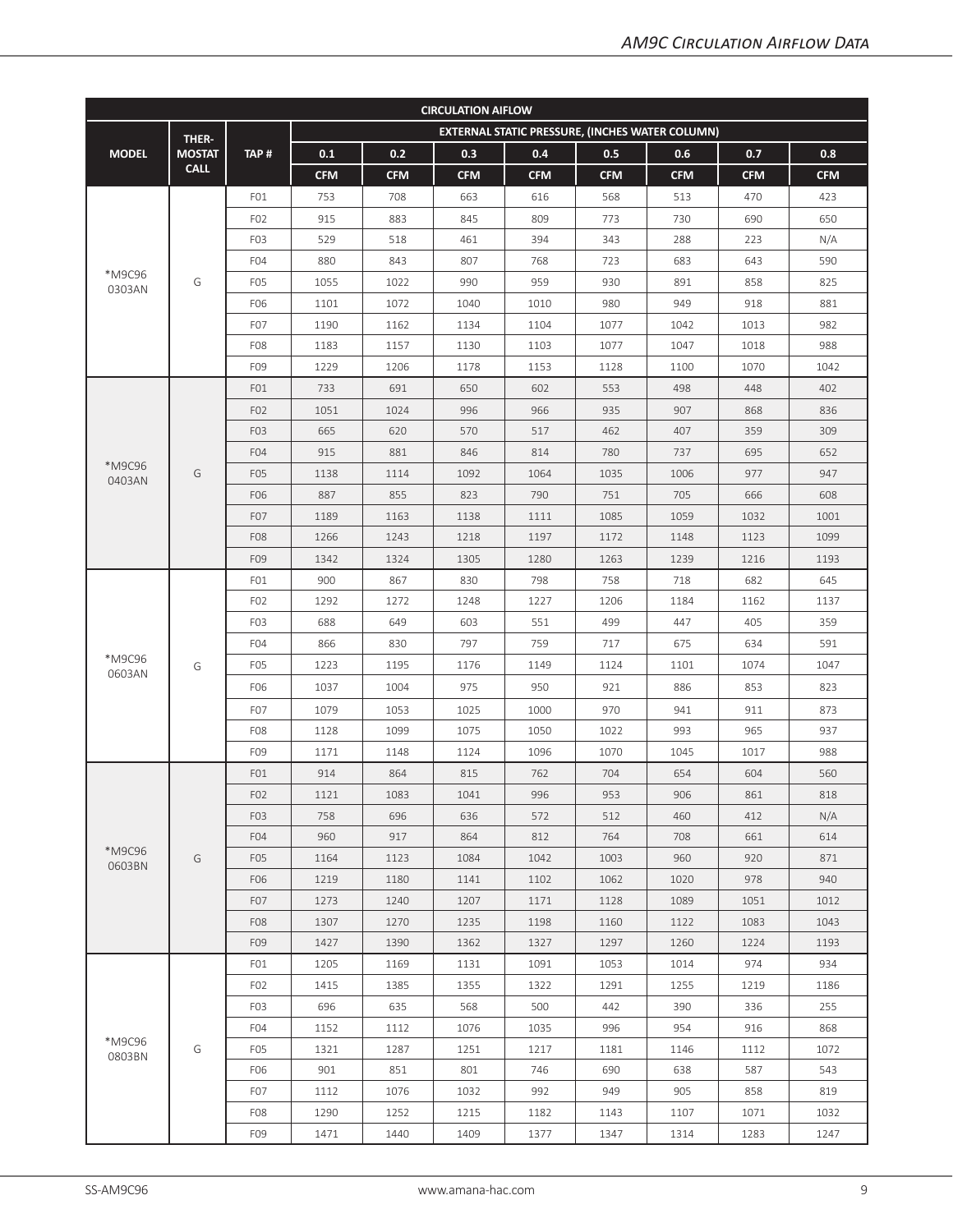| <b>CIRCULATION AIFLOW</b> |               |                  |            |            |            |            |                                                        |            |            |            |  |
|---------------------------|---------------|------------------|------------|------------|------------|------------|--------------------------------------------------------|------------|------------|------------|--|
|                           | THER-         |                  |            |            |            |            | <b>EXTERNAL STATIC PRESSURE, (INCHES WATER COLUMN)</b> |            |            |            |  |
| <b>MODEL</b>              | <b>MOSTAT</b> | TAP#             | 0.1        | 0.2        | 0.3        | 0.4        | 0.5                                                    | 0.6        | 0.7        | 0.8        |  |
|                           | <b>CALL</b>   |                  | <b>CFM</b> | <b>CFM</b> | <b>CFM</b> | <b>CFM</b> | <b>CFM</b>                                             | <b>CFM</b> | <b>CFM</b> | <b>CFM</b> |  |
|                           |               | FO1              | 1289       | 1234       | 1180       | 1122       | 1058                                                   | 991        | 917        | 840        |  |
|                           |               | F <sub>02</sub>  | 1836       | 1784       | 1741       | 1703       | 1664                                                   | 1628       | 1585       | 1537       |  |
|                           |               | F <sub>0</sub> 3 | 1297       | 1246       | 1199       | 1142       | 1083                                                   | 1020       | 949        | 872        |  |
|                           |               | F <sub>04</sub>  | 1194       | 1137       | 1079       | 1014       | 948                                                    | 873        | 792        | 712        |  |
| *M9C96<br>0804CN          | G             | F <sub>0</sub> 5 | 1748       | 1696       | 1650       | 1612       | 1574                                                   | 1526       | 1478       | 1428       |  |
|                           |               | F06              | 1451       | 1399       | 1354       | 1309       | 1256                                                   | 1200       | 1142       | 1077       |  |
|                           |               | F <sub>0</sub> 7 | 1587       | 1534       | 1489       | 1445       | 1406                                                   | 1354       | 1298       | 1244       |  |
|                           |               | F <sub>08</sub>  | 1683       | 1633       | 1589       | 1546       | 1502                                                   | 1460       | 1406       | 1355       |  |
|                           |               | F09              | 1919       | 1890       | 1846       | 1807       | 1771                                                   | 1735       | 1694       | 1650       |  |
|                           |               | FO1              | 1475       | 1421       | 1369       | 1314       | 1260                                                   | 1207       | 1152       | 1097       |  |
|                           |               | F <sub>02</sub>  | 1791       | 1741       | 1699       | 1652       | 1609                                                   | 1561       | 1513       | 1465       |  |
|                           |               | F <sub>0</sub> 3 | 924        | 846        | 767        | 684        | 606                                                    | 529        | 463        | 398        |  |
|                           |               | F <sub>04</sub>  | 1259       | 1197       | 1138       | 1074       | 1015                                                   | 947        | 885        | 821        |  |
| *M9C96<br>1004CN          | G             | F <sub>05</sub>  | 1710       | 1660       | 1613       | 1583       | 1517                                                   | 1470       | 1421       | 1374       |  |
|                           |               | F06              | 1592       | 1536       | 1486       | 1436       | 1383                                                   | 1331       | 1281       | 1233       |  |
|                           |               | F <sub>0</sub> 7 | 1627       | 1574       | 1524       | 1474       | 1423                                                   | 1370       | 1320       | 1271       |  |
|                           |               | F <sub>08</sub>  | 1921       | 1879       | 1840       | 1791       | 1751                                                   | 1705       | 1656       | 1610       |  |
|                           |               | F09              | 2026       | 1981       | 1929       | 1901       | 1858                                                   | 1819       | 1773       | 1733       |  |
|                           |               | FO1              | 1259       | 1197       | 1138       | 1074       | 1015                                                   | 947        | 885        | 821        |  |
|                           |               | F <sub>02</sub>  | 1791       | 1741       | 1699       | 1652       | 1609                                                   | 1561       | 1513       | 1465       |  |
|                           |               | F <sub>0</sub> 3 | 1176       | 1108       | 1044       | 980        | 913                                                    | 845        | 779        | 718        |  |
|                           |               | F <sub>04</sub>  | 1347       | 1286       | 1231       | 1172       | 1115                                                   | 1055       | 995        | 933        |  |
| *M9C96<br>1005CN          | G             | F <sub>0</sub> 5 | 1921       | 1879       | 1840       | 1791       | 1751                                                   | 1705       | 1656       | 1610       |  |
|                           |               | F06              | 1446       | 1404       | 1335       | 1280       | 1226                                                   | 1171       | 1117       | 1062       |  |
|                           |               | F <sub>0</sub> 7 | 1618       | 1567       | 1510       | 1460       | 1413                                                   | 1364       | 1312       | 1262       |  |
|                           |               | F <sub>08</sub>  | 2009       | 1964       | 1918       | 1886       | 1852                                                   | 1811       | 1759       | 1722       |  |
|                           |               | F09              | 2161       | 2122       | 2084       | 2048       | 2010                                                   | 1973       | 1940       | 1914       |  |
|                           |               | FO1              | 1766       | 1712       | 1666       | 1612       | 1558                                                   | 1506       | 1450       | 1395       |  |
|                           |               | F <sub>0</sub> 2 | 2205       | 2157       | 2110       | 2064       | 2021                                                   | 1974       | 1925       | 1879       |  |
|                           |               | F <sub>0</sub> 3 | 1118       | 1035       | 952        | 860        | 750                                                    | 663        | 590        | 519        |  |
|                           |               | F <sub>04</sub>  | 1684       | 1620       | 1561       | 1499       | 1438                                                   | 1378       | 1318       | 1259       |  |
| *M9C96                    | G             | F <sub>05</sub>  | 2031       | 1981       | 1933       | 1901       | 1850                                                   | 1799       | 1750       | 1702       |  |
| 1205DN                    |               | F06              | 1220       | 1145       | 1070       | 995        | 952                                                    | 907        | 811        | 725        |  |
|                           |               | F <sub>0</sub> 7 | 1357       | 1311       | 1243       | 1175       | 1107                                                   | 1021       | 932        | 861        |  |
|                           |               | F <sub>08</sub>  | 1906       | 1877       | 1828       | 1778       | 1726                                                   | 1674       | 1622       | 1568       |  |
|                           |               | F09              | 2454       | 2396       | 2347       | 2296       | 2250                                                   | 2202       | 2157       | 2113       |  |

• ^ DEFAULT SPEED

• All furnaces ship as high speed for cooling. Installer must adjust blower speed as needed.

• For most jobs, about 400 CFM per ton when cooling is desirable.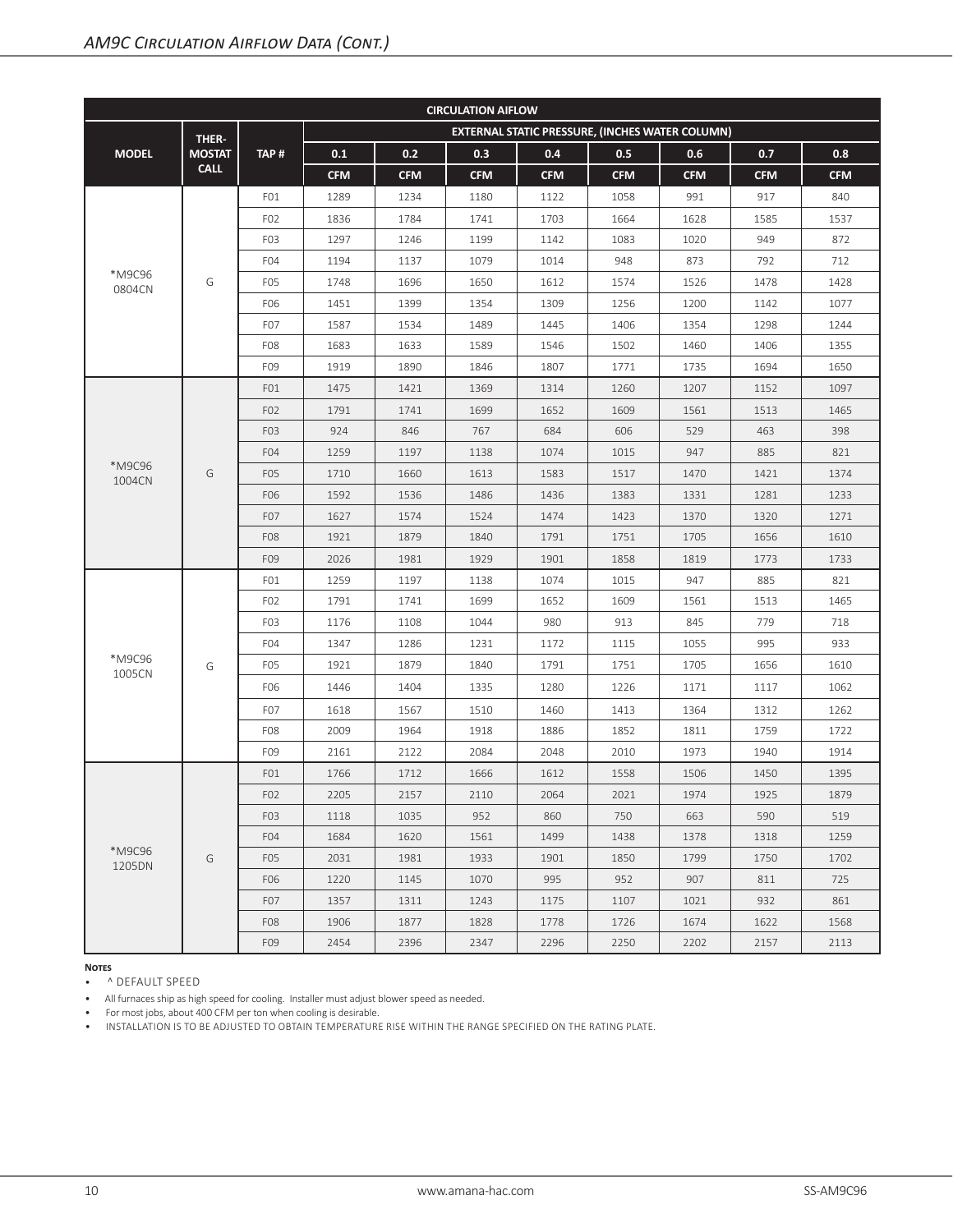|              | <b>HEATING AIFLOW</b> |                   |            |             |            |             |            |                                                        |            |             |            |             |            |            |            |              |              |
|--------------|-----------------------|-------------------|------------|-------------|------------|-------------|------------|--------------------------------------------------------|------------|-------------|------------|-------------|------------|------------|------------|--------------|--------------|
|              | THER-                 |                   |            |             |            |             |            | <b>EXTERNAL STATIC PRESSURE, (INCHES WATER COLUMN)</b> |            |             |            |             |            |            |            | <b>TEMP</b>  | <b>TEMP</b>  |
| <b>MODEL</b> | <b>MOSTAT</b>         | TAP#              |            | 0.1         |            | 0.2         |            | 0.3                                                    |            | 0.4         |            | 0.5         | 0.6        | 0.7        | 0.8        | <b>RANGE</b> | <b>RANGE</b> |
|              | <b>CALL</b>           |                   | <b>CFM</b> | <b>RISE</b> | <b>CFM</b> | <b>RISE</b> | <b>CFM</b> | <b>RISE</b>                                            | <b>CFM</b> | <b>RISE</b> | <b>CFM</b> | <b>RISE</b> | <b>CFM</b> | <b>CFM</b> | <b>CFM</b> | <b>LOW</b>   | <b>HIGH</b>  |
|              |                       | $F01^$            | 753        | 25          | 708        | 26          | 663        | 28                                                     | 616        | 30          | 568        | 33          | 513        | 470        | 423        |              |              |
|              | W/W1                  | F03^^             | 529        | N/A         | 518        | N/A         | 461        | N/A                                                    | 394        | N/A         | 343        | N/A         | 288        | 223        | N/A        |              |              |
| *M9C96       |                       | F <sub>04</sub>   | 880        | 21          | 843        | 22          | 807        | 23                                                     | 768        | 24          | 723        | 26          | 683        | 643        | 590        |              |              |
| 0303AN       |                       | F02^              | 915        | 29          | 883        | 30          | 845        | 32                                                     | 809        | 33          | 773        | 34          | 730        | 690        | 650        | 20-50        | 20-50        |
|              | W <sub>2</sub>        | F <sub>04</sub>   | 880        | 30          | 843        | 32          | 807        | 33                                                     | 768        | 35          | 723        | 37          | 683        | 643        | 590        |              |              |
|              |                       | F <sub>05</sub>   | 1055       | 25          | 1022       | 26          | 990        | 27                                                     | 959        | 28          | 930        | 29          | 891        | 858        | 825        |              |              |
|              |                       | $F01^$            | 733        | 34          | 691        | 36          | 650        | 38                                                     | 602        | 41          | 553        | 45          | 498        | 448        | 402        |              |              |
|              | W/W1                  | F03 <sup>^^</sup> | 665        | N/A         | 620        | N/A         | 570        | N/A                                                    | 517        | N/A         | 462        | N/A         | 407        | 359        | 309        |              |              |
| *M9C96       |                       | F <sub>04</sub>   | 915        | 27          | 881        | 28          | 846        | 29                                                     | 814        | 31          | 780        | 32          | 737        | 695        | 652        |              | $20 - 50$    |
| 0403AN       |                       | F02^              | 1051       | 34          | 1024       | 35          | 996        | 36                                                     | 966        | 37          | 935        | 38          | 907        | 868        | 836        | $20 - 50$    |              |
|              | W <sub>2</sub>        | F04               | 915        | 39          | 881        | 40          | 846        | 42                                                     | 814        | 44          | 780        | 46          | 737        | 695        | 652        |              |              |
|              |                       | F <sub>05</sub>   | 1138       | 31          | 1114       | 32          | 1092       | 33                                                     | 1064       | 33          | 1035       | 34          | 1006       | 977        | 947        |              |              |
|              |                       | $F01^$            | 900        | 40          | 867        | 42          | 830        | 44                                                     | 798        | 46          | 758        | 48          | 718        | 682        | 645        |              |              |
|              | W/W1                  | F03^^             | 688        | N/A         | 649        | N/A         | 603        | N/A                                                    | 551        | N/A         | 499        | N/A         | 447        | 405        | 359        |              |              |
| *M9C96       |                       | F <sub>04</sub>   | 866        | 42          | 830        | 44          | 797        | 46                                                     | 759        | 48          | 717        | 50          | 675        | 634        | 591        |              |              |
| 0603AN       |                       | F02^              | 1292       | 41          | 1272       | 42          | 1248       | 43                                                     | 1227       | 43          | 1206       | 44          | 1184       | 1162       | 1137       | $20 - 50$    | $30 - 60$    |
|              | W <sub>2</sub>        | F04^^             | 866        | N/A         | 830        | N/A         | 797        | N/A                                                    | 759        | N/A         | 717        | N/A         | 675        | 634        | 591        |              |              |
|              |                       | F <sub>05</sub>   | 1223       | 44          | 1195       | 45          | 1176       | 45                                                     | 1149       | 46          | 1124       | 47          | 1101       | 1074       | 1047       |              |              |
|              |                       | $F01^$            | 914        | 41          | 864        | 43          | 815        | 46                                                     | 762        | 49          | 704        | 53          | 654        | 604        | 560        |              |              |
|              | W/W1                  | F03^^             | 758        | N/A         | 696        | N/A         | 636        | N/A                                                    | 572        | N/A         | 512        | N/A         | 460        | 412        | N/A        |              |              |
| *M9C96       |                       | F <sub>04</sub>   | 960        | 39          | 917        | 41          | 864        | 43                                                     | 812        | 46          | 764        | 49          | 708        | 661        | 614        | $25 - 55$    | $35 - 65$    |
| 0603BN       |                       | F02^              | 1121       | 48          | 1083       | 49          | 1041       | 51                                                     | 996        | 54          | 953        | 56          | 906        | 861        | 818        |              |              |
|              | W <sub>2</sub>        | F04^^             | 960        | N/A         | 917        | N/A         | 864        | N/A                                                    | 812        | N/A         | 764        | N/A         | 708        | 661        | 614        |              |              |
|              |                       | F <sub>05</sub>   | 1164       | 46          | 1123       | 47          | 1084       | 49                                                     | 1042       | 51          | 1003       | 53          | 960        | 920        | 871        |              |              |
|              |                       | $F01^$            | 1205       | 41          | 1169       | 43          | 1131       | 44                                                     | 1091       | 46          | 1053       | 47          | 1014       | 974        | 934        |              |              |
|              | W/W1                  | F03^^             | 696        | N/A         | 635        | N/A         | 568        | N/A                                                    | 500        | N/A         | 442        | N/A         | 390        | 336        | 255        |              |              |
| *M9C96       |                       | F <sub>04</sub>   | 1152       | 43          | 1112       | 45          | 1076       | 46                                                     | 1035       | 48          | 996        | 50          | 954        | 916        | 868        | 35-65        | 35-65        |
| 0803BN       |                       | F02^              | 1415       | 50          | 1385       | 51          | 1355       | 52                                                     | 1322       | 54          | 1291       | 55          | 1255       | 1219       | 1186       |              |              |
|              | W <sub>2</sub>        | F04^^             | 1152       | N/A         | 1112       | N/A         | 1076       | N/A                                                    | 1035       | N/A         | 996        | N/A         | 954        | 916        | 868        |              |              |
|              |                       | F <sub>05</sub>   | 1321       | 54          | 1287       | 55          | 1251       | 57                                                     | 1217       | 58          | 1181       | 60          | 1146       | 1112       | 1072       |              |              |
|              |                       | $F01^{\wedge}$    | 1289       | 39          | 1234       | 40          | 1180       | 42                                                     | 1122       | 44          | 1058       | 47          | 991        | 917        | 840        |              |              |
|              | W/W1                  | F <sub>0</sub> 3  | 1297       | 38          | 1246       | 40          | 1199       | 42                                                     | 1142       | 44          | 1083       | 46          | 1020       | 949        | 872        |              |              |
| *M9C96       |                       | F <sub>04</sub>   | 1194       | 42          | 1137       | 44          | 1079       | 46                                                     | 1014       | 49          | 948        | 52          | 873        | 792        | 712        |              | $25 - 55$    |
| 0804CN       |                       | F02^              | 1836       | 39          | 1784       | 40          | 1741       | 41                                                     | 1703       | 42          | 1664       | 43          | 1628       | 1585       | 1537       | $25 - 55$    |              |
|              | W <sub>2</sub>        | F04^^             | 1194       | N/A         | 1137       | N/A         | 1079       | N/A                                                    | 1014       | N/A         | 948        | N/A         | 873        | 792        | 712        |              |              |
|              |                       | F <sub>05</sub>   | 1748       | 41          | 1696       | 42          | 1650       | 43                                                     | 1612       | 44          | 1574       | 45          | 1526       | 1478       | 1428       |              |              |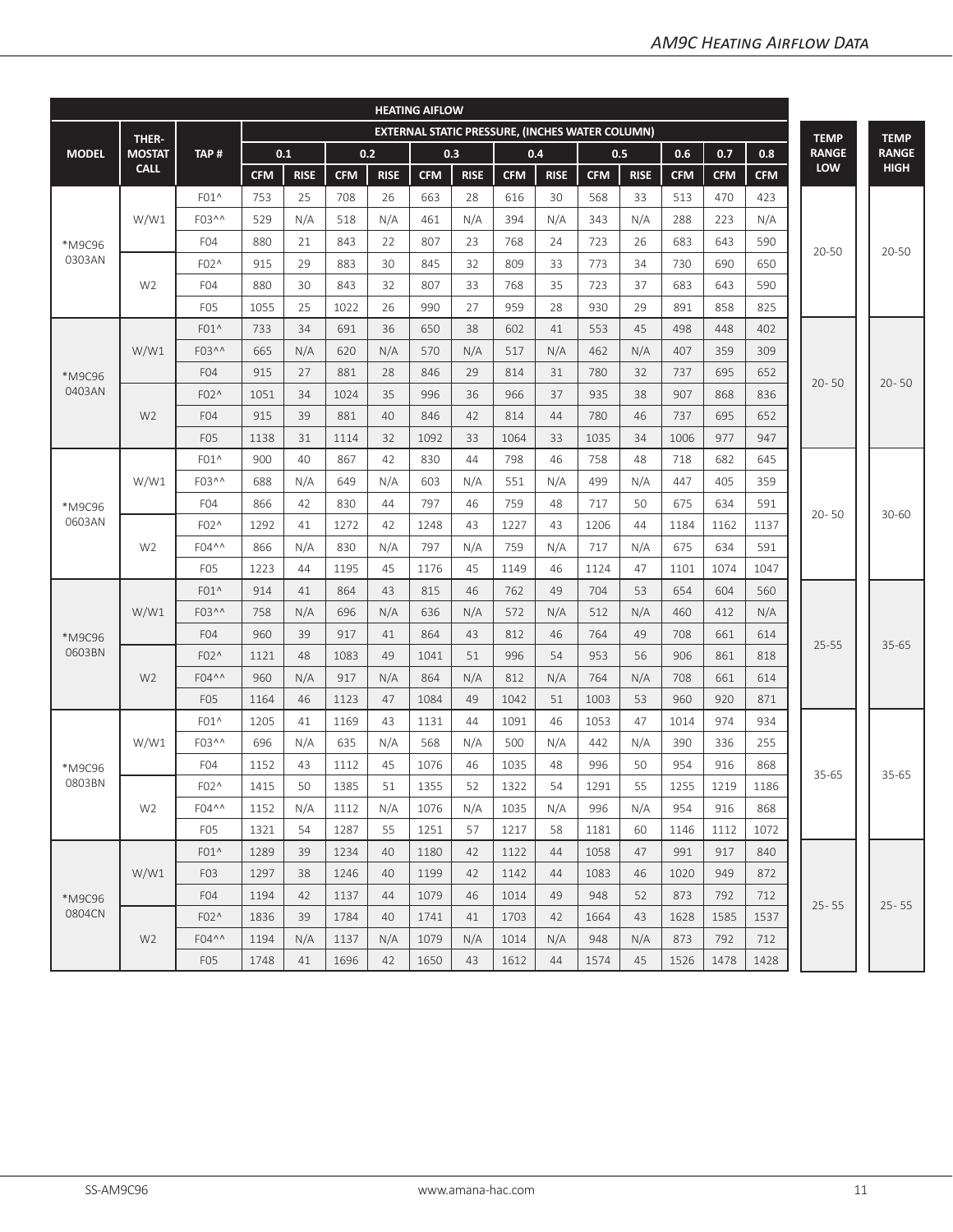| <b>HEATING AIFLOW</b> |                |                       |                                                        |             |            |             |            |             |            |             |            |             |             |            |            |              |              |
|-----------------------|----------------|-----------------------|--------------------------------------------------------|-------------|------------|-------------|------------|-------------|------------|-------------|------------|-------------|-------------|------------|------------|--------------|--------------|
|                       | THER-          |                       | <b>EXTERNAL STATIC PRESSURE, (INCHES WATER COLUMN)</b> |             |            |             |            |             |            |             |            | <b>TEMP</b> | <b>TEMP</b> |            |            |              |              |
| <b>MODEL</b>          | <b>MOSTAT</b>  | TAP#                  | 0.1                                                    |             | 0.2        |             | 0.3        |             | 0.4        |             | 0.5        |             | 0.6         | 0.7        | 0.8        | <b>RANGE</b> | <b>RANGE</b> |
|                       | <b>CALL</b>    |                       | <b>CFM</b>                                             | <b>RISE</b> | <b>CFM</b> | <b>RISE</b> | <b>CFM</b> | <b>RISE</b> | <b>CFM</b> | <b>RISE</b> | <b>CFM</b> | <b>RISE</b> | <b>CFM</b>  | <b>CFM</b> | <b>CFM</b> | <b>LOW</b>   | <b>HIGH</b>  |
| *M9C96<br>1004CN      | W/W1           | $F01^$                | 1475                                                   | 42          | 1421       | 44          | 1369       | 45          | 1314       | 47          | 1260       | 49          | 1207        | 1152       | 1097       | $35 - 65$    | $35 - 65$    |
|                       |                | F03 <sup>^^</sup>     | 924                                                    | N/A         | 846        | N/A         | 767        | N/A         | 684        | N/A         | 606        | N/A         | 529         | 463        | 398        |              |              |
|                       |                | F <sub>04</sub>       | 1259                                                   | 49          | 1197       | 52          | 1138       | 55          | 1074       | 58          | 1015       | 61          | 947         | 885        | 821        |              |              |
|                       | W <sub>2</sub> | $F02^$                | 1791                                                   | 50          | 1741       | 51          | 1699       | 52          | 1652       | 54          | 1609       | 55          | 1561        | 1513       | 1465       |              |              |
|                       |                | $F04^{\wedge \wedge}$ | 1259                                                   | N/A         | 1197       | N/A         | 1138       | N/A         | 1074       | N/A         | 1015       | N/A         | 947         | 885        | 821        |              |              |
|                       |                | F <sub>05</sub>       | 1710                                                   | 52          | 1660       | 54          | 1613       | 55          | 1583       | 56          | 1517       | 59          | 1470        | 1421       | 1374       |              |              |
|                       | W/W1           | $F01^$                | 1259                                                   | 49          | 1197       | 52          | 1138       | 55          | 1074       | 58          | 1015       | 61          | 947         | 885        | 821        | $35 - 65$    | $35 - 65$    |
|                       |                | $F03^{\wedge \wedge}$ | 1176                                                   | N/A         | 1108       | N/A         | 1044       | N/A         | 980        | N/A         | 913        | N/A         | 845         | 779        | 718        |              |              |
| *M9C96                |                | F <sub>04</sub>       | 1347                                                   | 46          | 1286       | 48          | 1231       | 51          | 1172       | 53          | 1115       | 56          | 1055        | 995        | 933        |              |              |
| 1005CN                | W <sub>2</sub> | F02^                  | 1791                                                   | 50          | 1741       | 51          | 1699       | 52          | 1652       | 54          | 1609       | 55          | 1561        | 1513       | 1465       |              |              |
|                       |                | $F04^{\wedge \wedge}$ | 1347                                                   | N/A         | 1286       | N/A         | 1231       | N/A         | 1172       | N/A         | 1115       | N/A         | 1055        | 995        | 933        |              |              |
|                       |                | F <sub>05</sub>       | 1921                                                   | 46          | 1879       | 47          | 1840       | 48          | 1791       | 50          | 1751       | 51          | 1705        | 1656       | 1610       |              |              |
| *M9C96<br>1205DN      | W/W1           | $F01^$                | 1766                                                   | 42          | 1712       | 44          | 1666       | 45          | 1612       | 46          | 1558       | 48          | 1506        | 1450       | 1395       |              | $35 - 65$    |
|                       |                | F03 <sup>^^</sup>     | 1118                                                   | N/A         | 1035       | N/A         | 952        | N/A         | 860        | N/A         | 750        | N/A         | 663         | 590        | 519        | $35 - 65$    |              |
|                       |                | F <sub>04</sub>       | 1684                                                   | 44          | 1620       | 46          | 1561       | 48          | 1499       | 50          | 1438       | 52          | 1378        | 1318       | 1259       |              |              |
|                       | W <sub>2</sub> | $F02^$                | 2205                                                   | 48          | 2157       | 49          | 2110       | 51          | 2064       | 52          | 2021       | 53          | 1974        | 1925       | 1879       |              |              |
|                       |                | $F04^{\wedge \wedge}$ | 1684                                                   | N/A         | 1620       | N/A         | 1561       | N/A         | 1499       | N/A         | 1438       | N/A         | 1378        | 1318       | 1259       |              |              |
|                       |                | F <sub>05</sub>       | 2031                                                   | 53          | 1981       | 54          | 1933       | 55          | 1901       | 56          | 1850       | 58          | 1799        | 1750       | 1702       |              |              |

• ^ DEFAULT SPEED

• All furnaces ship as high speed for cooling. Installer must adjust blower speed as needed.

• For most jobs, about 400 CFM per ton when cooling is desirable.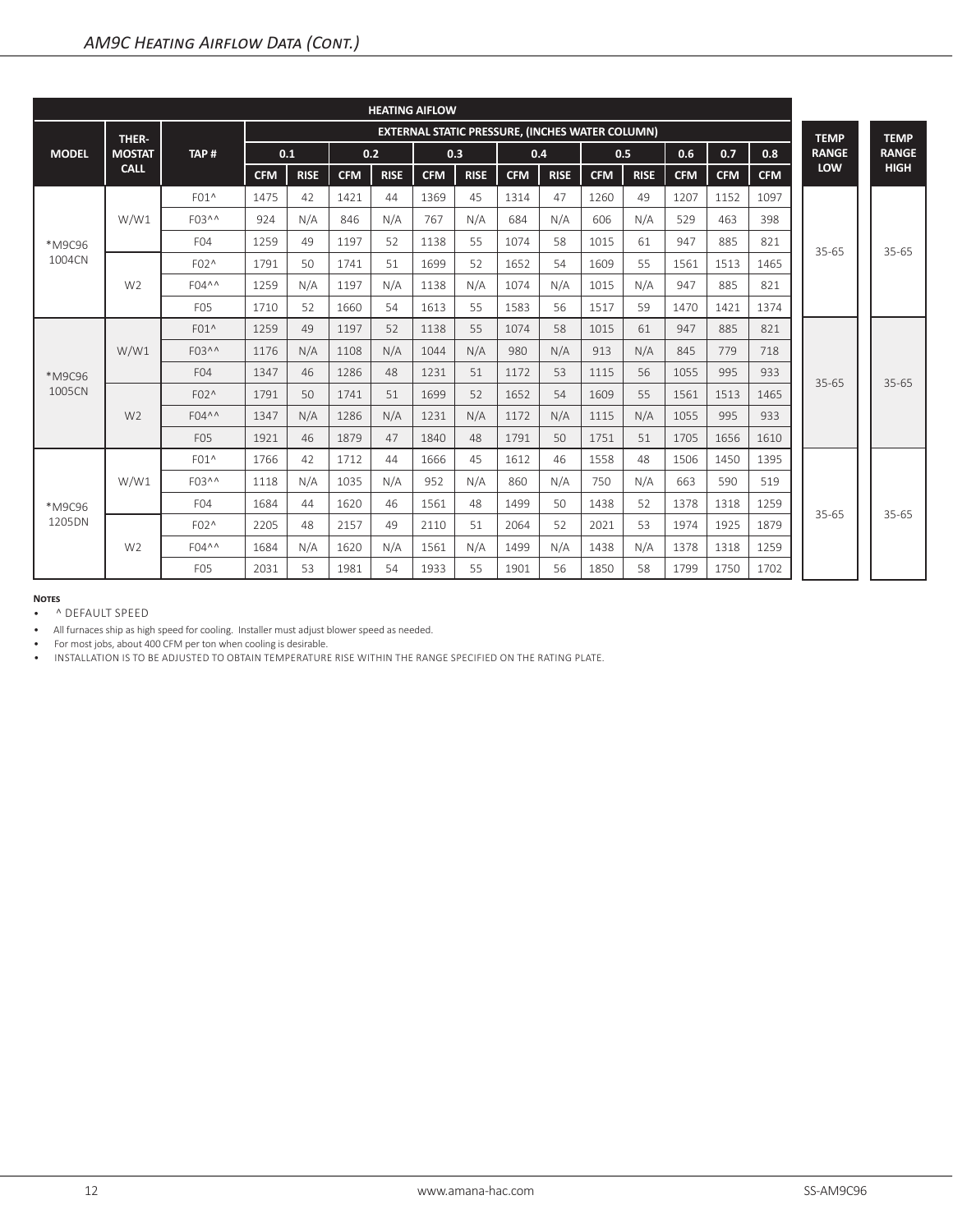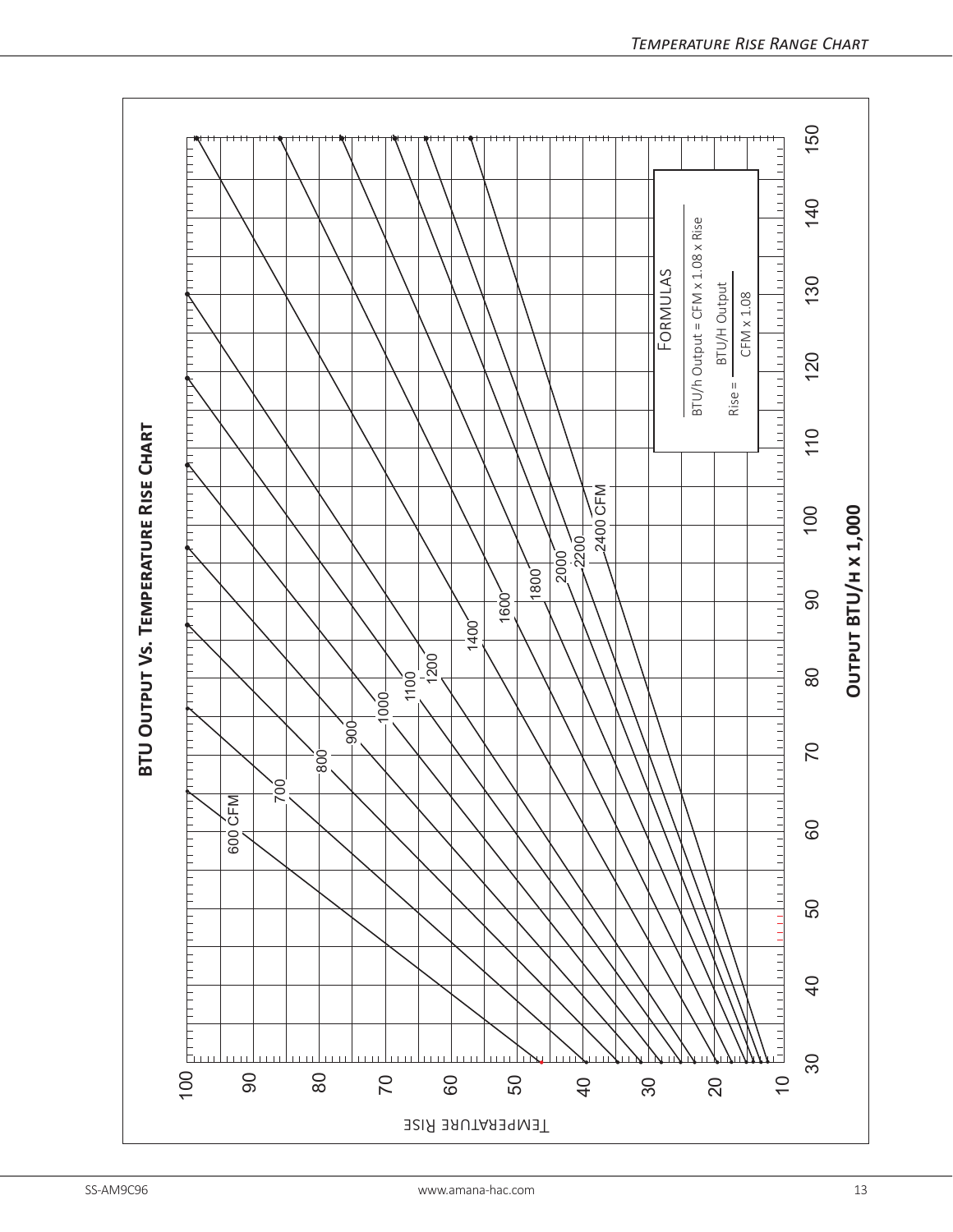



injury, or

personal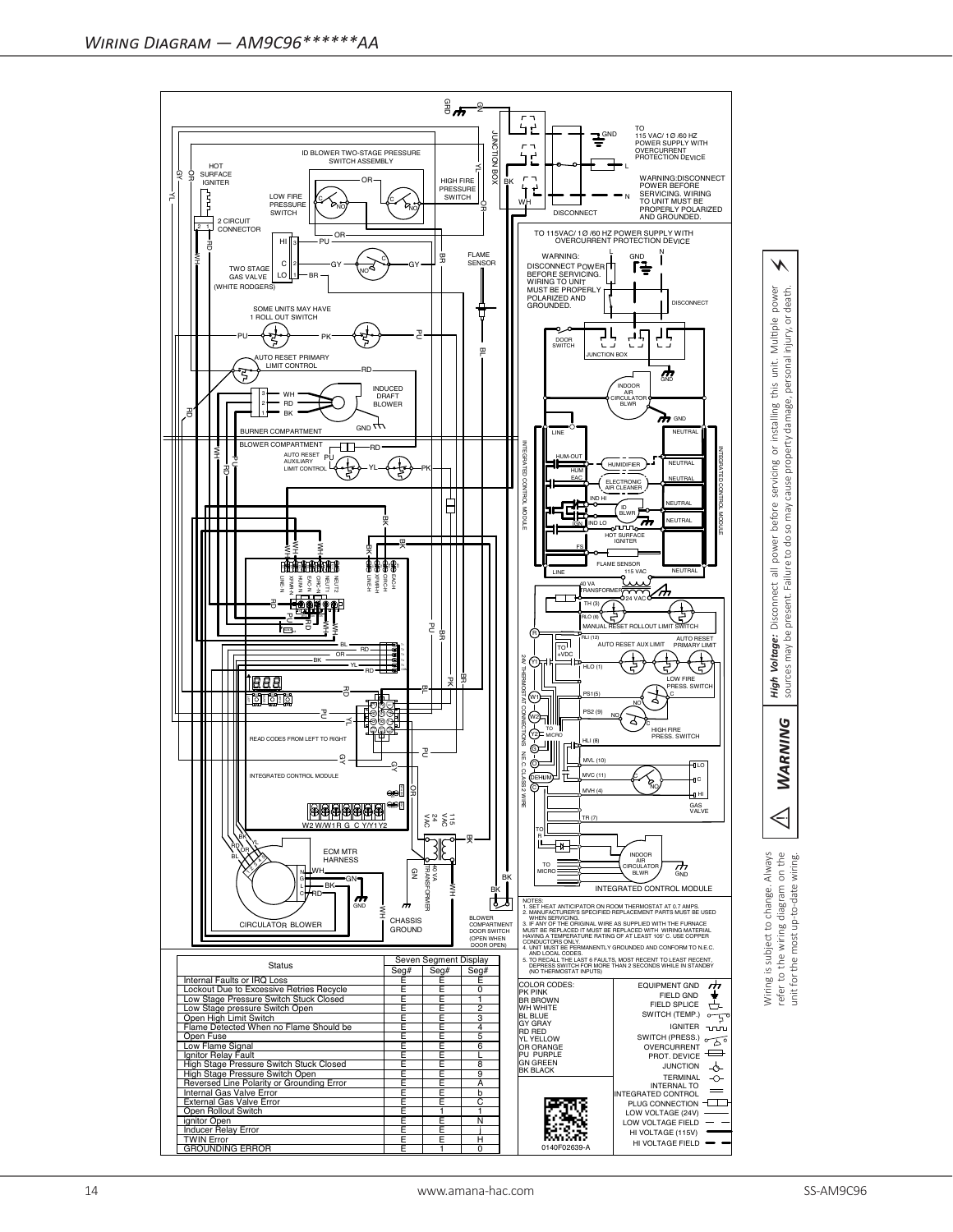| <b>MODEL</b>  | <b>DESCRIPTION</b>                                           | <b>AM9C96</b><br>0303ANA | <b>AM9C96</b><br>0403ANA | <b>AM9C96</b><br>0603ANA | <b>AM9C96</b><br>0603BNA | <b>AM9C96</b><br>0803BNA |
|---------------|--------------------------------------------------------------|--------------------------|--------------------------|--------------------------|--------------------------|--------------------------|
| 72950         | Concentric Vent Kit (2")                                     | $\sqrt{ }$               | $\sqrt{ }$               | $\sqrt{ }$               | $\sqrt{ }$               | $\sqrt{ }$               |
| 72951         | Concentric Vent Kit (3")                                     | $\sqrt{ }$               | $\sqrt{ }$               | $\sqrt{ }$               | $\sqrt{ }$               | $\sqrt{ }$               |
| RF000142      | Drain Kit-Horizontal Left Vertical Flue                      | $\sqrt{ }$               | $\sqrt{ }$               | $\sqrt{ }$               | $\sqrt{ }$               | $\sqrt{ }$               |
| EFR02         | <b>External Filter Rack with 16"x25"</b><br>Permanent Filter | $\sqrt{ }$               | $\sqrt{ }$               | $\sqrt{ }$               | $\sqrt{ }$               | $\sqrt{ }$               |
| 0170K00000S   | Flush Mount Vent Kit- 3" or 2"                               | $\sqrt{ }$               | $\sqrt{ }$               | $\sqrt{ }$               | $\sqrt{ }$               | $\sqrt{ }$               |
| 0170K00001S   | Flush Mount Vent Kit- 2"                                     | $\sqrt{ }$               | $\sqrt{ }$               | $\sqrt{ }$               | $\sqrt{ }$               | $\sqrt{ }$               |
| AFE18-60A     | Fossil Fuel (Dual Fuel) Kit                                  | $\sqrt{ }$               | $\sqrt{ }$               | $\sqrt{ }$               | $\sqrt{ }$               | $\sqrt{ }$               |
| <b>HASFK</b>  | High-Altitude Natural Gas Kit                                | N/A                      | <b>TBD</b>               | <b>TBD</b>               | HASFK-1                  | HASFK-2                  |
| <b>HASFK</b>  | High-Altitude LP Gas Kit                                     | N/A                      | <b>TBD</b>               | <b>TBD</b>               | HASFK-1                  | HASFK-2                  |
| 0270F05404    | Horizontal Drain Tubing Kit                                  | $\sqrt{ }$               | $\sqrt{ }$               | $\sqrt{ }$               | $\sqrt{ }$               | $\sqrt{ }$               |
| LPLP03        | Low LP Gas Pressure Switch                                   | $\sqrt{ }$               | $\sqrt{ }$               | $\sqrt{ }$               | $\sqrt{ }$               | $\sqrt{ }$               |
| <b>LPM-08</b> | LP Conversion Kits                                           | $---$                    | $\sqrt{ }$               | $\sqrt{ }$               | $\sqrt{ }$               | $\sqrt{ }$               |
| I PM-30       | <b>IP Conversion Kit</b>                                     | $\sqrt{ }$               |                          |                          |                          |                          |

| <b>MODEL</b>  | <b>DESCRIPTION</b>                                           | <b>AM9C96</b><br><b>0804CNA</b> | <b>AM9C96</b><br><b>1004CNA</b> | <b>AM9C96</b><br><b>1005CNA</b> | <b>AM9C96</b><br><b>1205DNA</b> |
|---------------|--------------------------------------------------------------|---------------------------------|---------------------------------|---------------------------------|---------------------------------|
| 72950         | Concentric Vent Kit (2")                                     | $\sqrt{ }$                      | $\sqrt{ }$                      | $\sqrt{}$                       |                                 |
| 72951         | Concentric Vent Kit (3")                                     | $\sqrt{ }$                      | $\sqrt{ }$                      | $\sqrt{ }$                      | $\sqrt{ }$                      |
| RF000142      | Drain Kit-Horizontal Left Vertical Flue                      | $\sqrt{ }$                      | $\sqrt{ }$                      | $\sqrt{ }$                      | $\sqrt{ }$                      |
| FFR02         | <b>External Filter Rack with 16"x25"</b><br>Permanent Filter | $\sqrt{ }$                      | $\sqrt{ }$                      | $\sqrt{ }$                      |                                 |
| 0170K00000S   | Flush Mount Vent Kit-3" or 2"                                | $\sqrt{ }$                      | $\sqrt{ }$                      | $\sqrt{ }$                      | $\sqrt{ }$                      |
| 0170K00001S   | Flush Mount Vent Kit- 2"                                     | $\sqrt{ }$                      | $\sqrt{ }$                      | $\sqrt{ }$                      |                                 |
| AFF18-60A     | Fossil Fuel (Dual Fuel) Kit                                  | $\sqrt{ }$                      | $\sqrt{ }$                      | $\sqrt{ }$                      | $\sqrt{ }$                      |
| <b>HASFK</b>  | High-Altitude Natural Gas Kit                                | HASFK-2                         | HASFK-2                         | HASFK-3                         | HASFK-3                         |
| <b>HASFK</b>  | High-Altitude LP Gas Kit                                     | HASFK-2                         | HASFK-2                         | HASFK-2                         | HASFK-2                         |
| 0270F05404    | Horizontal Drain Tubing Kit                                  | $\sqrt{ }$                      | $\sqrt{ }$                      | $\sqrt{ }$                      | $\sqrt{ }$                      |
| <b>IPIP03</b> | Low LP Gas Pressure Switch                                   | $\sqrt{ }$                      | $\sqrt{ }$                      | $\sqrt{ }$                      | $\sqrt{ }$                      |
| <b>LPM-08</b> | <b>IP Conversion Kits</b>                                    | $\sqrt{ }$                      | $\sqrt{ }$                      | $\sqrt{ }$                      | $\sqrt{ }$                      |
| IPM-30        | <b>IP Conversion Kit</b>                                     |                                 |                                 |                                 |                                 |